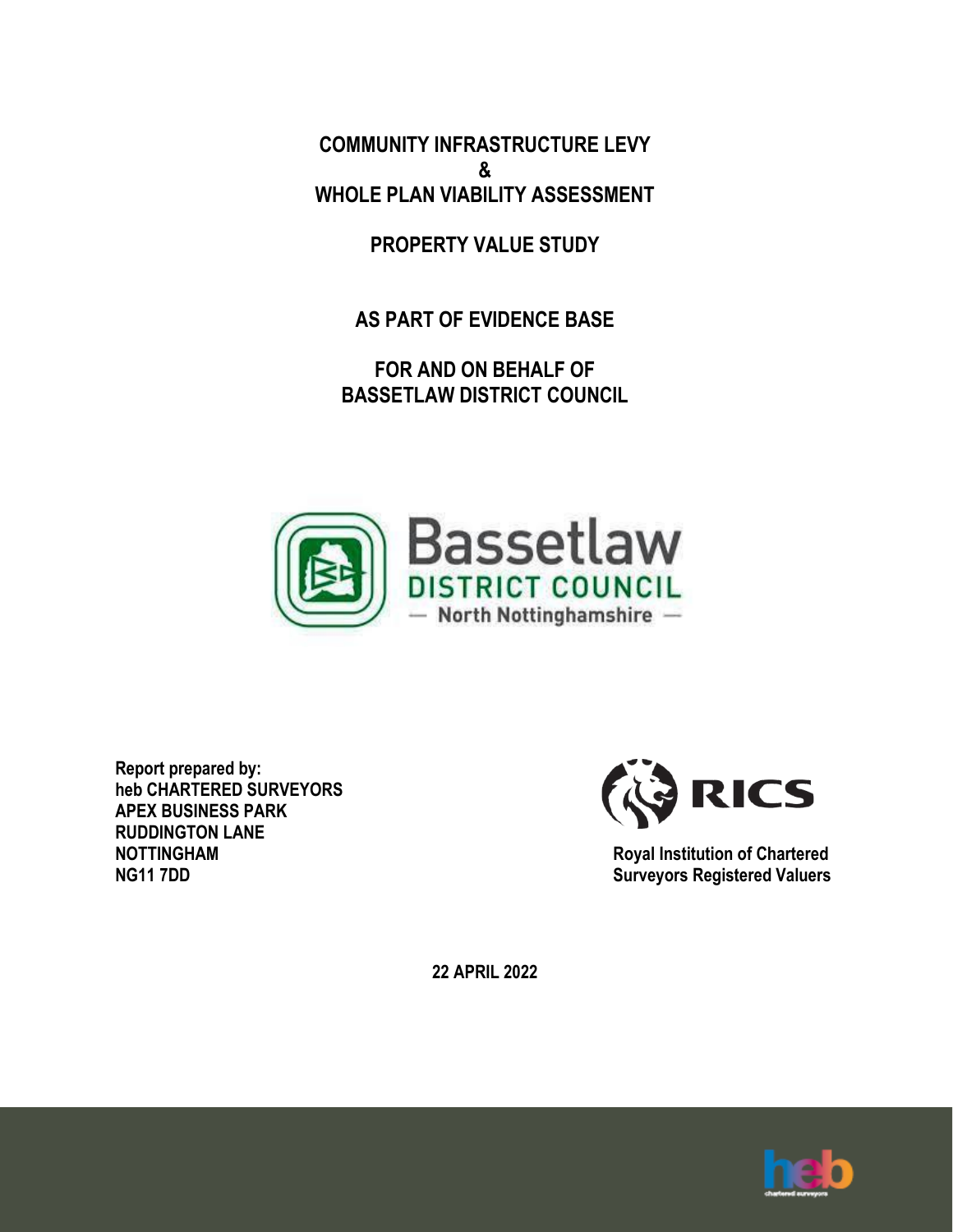# **CONTENTS**

| <b>Terms of Reference</b>                   | 3  |
|---------------------------------------------|----|
| The Evidence Base                           | 4  |
| <b>Bassetlaw</b>                            | 5  |
| <b>Local Property Market Overview</b>       | 5  |
| Procedure & Methodology                     | 6  |
| <b>Evidence Dates</b>                       | 8  |
| <b>Basis of Valuation</b>                   | 8  |
| <b>Potential Submarkets</b>                 | 8  |
| <b>Sector Specific Valuation Commentary</b> | 10 |
| Limitation of Liability                     | 14 |
| <b>APPENDICES</b>                           |    |

| Appendix I   | $\blacksquare$ | <b>Study Area Map</b>              | 15 |
|--------------|----------------|------------------------------------|----|
| Appendix II  | $\blacksquare$ | <b>Bassetlaw Indicative Values</b> |    |
|              |                | Residential                        | 16 |
|              |                | Commercial                         | 16 |
|              |                | <b>Commercial Land</b>             | 17 |
| Appendix III | $\blacksquare$ | <b>Valuation Data</b>              | 18 |
|              |                |                                    |    |



Page No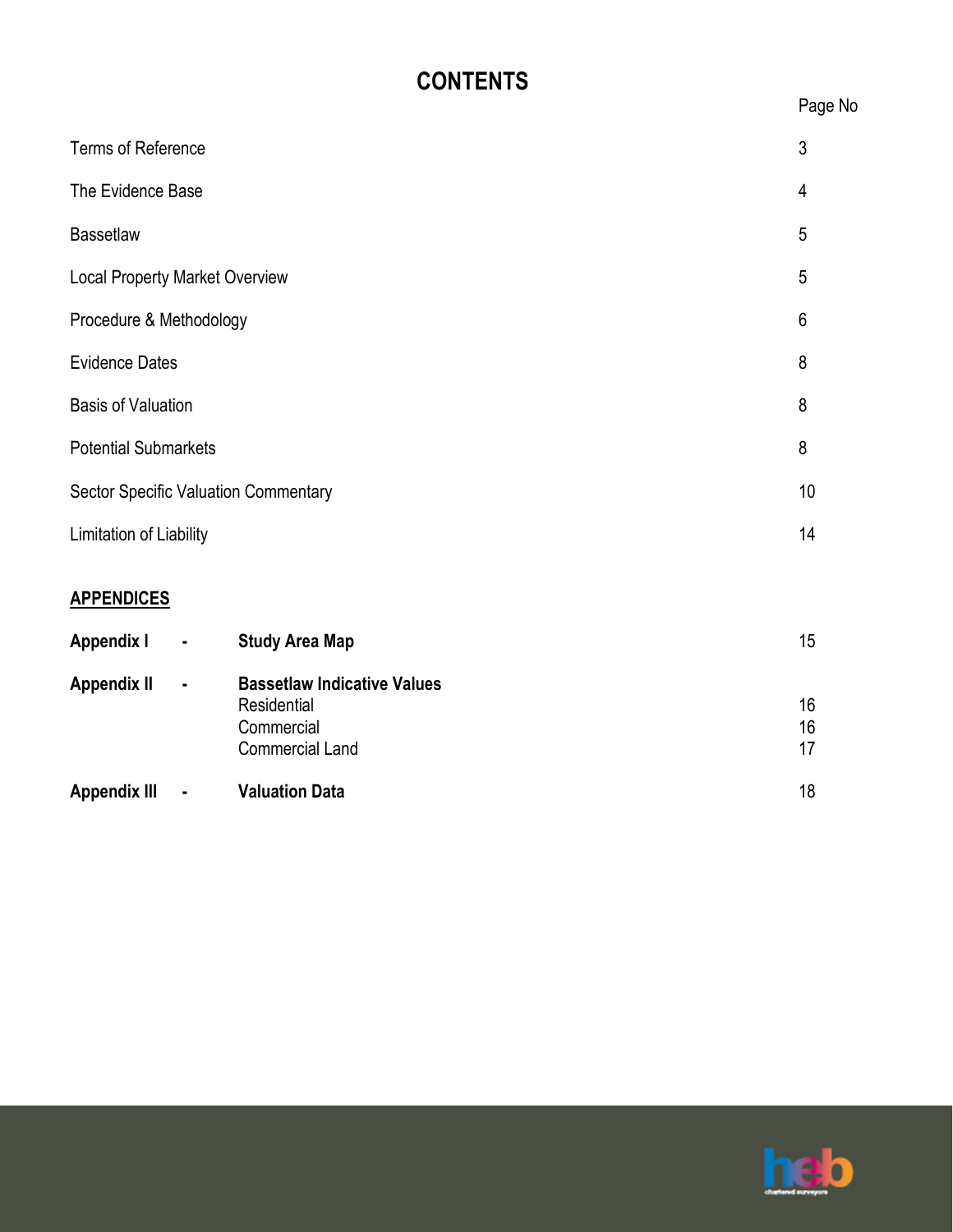#### **TERMS OF REFERENCE**

As part of our instructions to provide valuation advice and assistance to Bassetlaw District Council in respect of Community Infrastructure Levy update and Whole Plan Viability Testing, we are instructed to prepare a report identifying typical land and property values within the study area.

These typical land and sale prices are to reflect 'new build' accommodation and test categories have been broken down into land use types reflecting the broad divisions of the use classes order reflecting common development land use types specifically:-

- 1) Residential
- 2) Residential
- 3) Other residential institutions
- 4) Food retail (supermarkets)
- 5) General retail
- 6) Offices (Cat A fit out)
- 7) Industrial / Warehousing
- 8) Institutional and community use
- 9) Leisure
- 10) Agricultural

11) Sui Generis (based on council's recent history of consents granted)

It should be noted that although food supermarket retail falls under a "retail" use, we have specifically assessed it as a separate category since it generally commands a much higher value than other retail categories. It is for each authority to decide whether they wish to adopt a separate charging category for this use, or adopt a more general retail charge more reflective of all retail uses.

The purpose of this value appraisal study is to provide part of the authority's evidence base in support of possible preparation of an updated Community Infrastructure preliminary draft charging schedule, in conjunction with Whole Plan Viability Test.

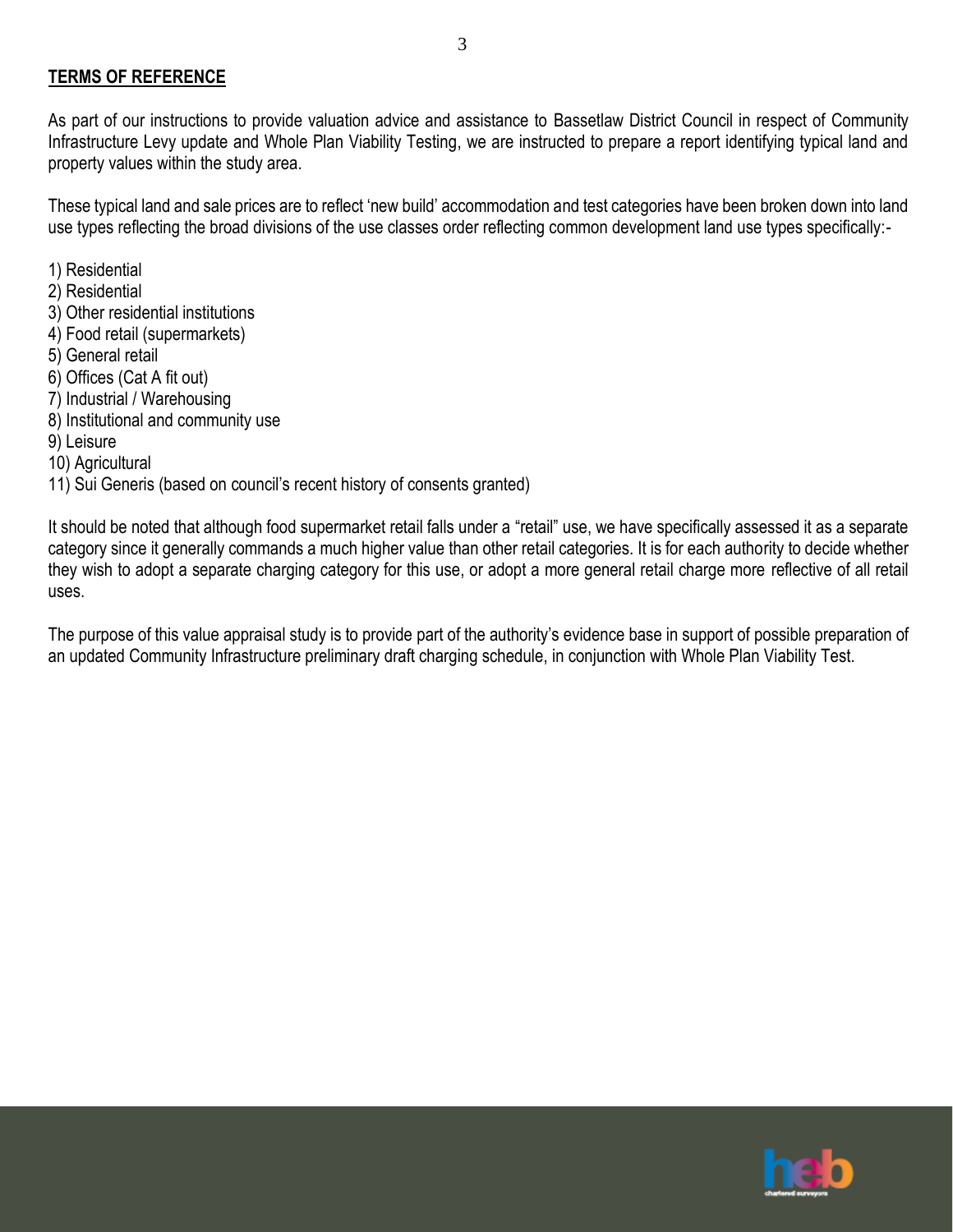#### **THE EVIDENCE BASE**

The CIL Guidance advises that a charging authority must provide evidence on economic viability and infrastructure planning as background for examination. The legislation (sec 212 (4) B) of the 2008 Planning Act requires that '*appropriate available evidence'* must inform a draft charging schedule.

4

It is up to each individual charging authority to determine what evidence is appropriate to demonstrate they have struck an appropriate balance between infrastructure funding and the potential effect of CIL on economic viability development within the study area. For property value assumptions, a report commissioned from RICS Registered Valuers (as in this instance) is generally deemed appropriate.

The valuation evidence provides an area-based view - a broad test of viability (although changes in guidance also permits focus on individual development sites when subsequently undertaking viability tests). The guidance recommends that standard valuation models should be used to inform viability evidence.

Where differential rates of CIL are proposed (rather than a flat fixed rate) then the guidance advises that market sector sampling will be required to justify the boundaries of charging zones and the rates of different categories of development.

*The Guidance also confirms that an Authority may adopt a pragmatic approach when assessing value evidence, and that adopted value judgments need not necessarily exactly mirror available evidence.*

The purpose of this report is to provide a bespoke valuation Evidence Base, specifically for updating the Bassetlaw Council CIL charge (if appropriate) in conjunction with a whole plan viability assessment. Whilst it is possible to assemble an evidence base from many different (and in some instances existing) information sources, we believe there is an inherent danger in this approach. The underlying assumptions for valuation or costs assessment in each data source may be different and a 'mix and match' approach may be flawed when comparable evidence is scrutinised.

We consider our approach herein to be far reaching and sufficiently robust to be defensible at a CIL Examination (as evidenced by previous Inspector approval elsewhere).

The valuation evidence obtained to produce this report takes the form of an area wide approach as recommended by the guidance, and allow for economic viability of development to be considered as a whole, whereby all categories of development have been assessed.

Valuation methodology has consisted primarily of collecting recent comparable evidence of sales transactions within all of the identified development categories prior to full analysis (more fully outlined under 'Procedure and Methodology').

Where evidence may be lacking or unavailable for example the more unusual use classes or within certain locations, reasoned valuation assumptions have been taken.

It should be noted that there will inevitably be scope for anomalies to be identified within a sub-market. This is to be expected (and is allowable under the CIL guidance). The values and zones identified herein provide a fair and reasonable 'tone' across each sun-market and use class. We are giving opinion as to the values at which property can reasonably be expected to transact within the study area. We have sought to avoid both "best" and "worst" case examples.

This approach and methodology is deemed wholly acceptable under the CIL regulations and guidance, whereby it is accepted that inevitably valuation at an area wide level cannot be taken down to a 'micro-economic' geographical level.

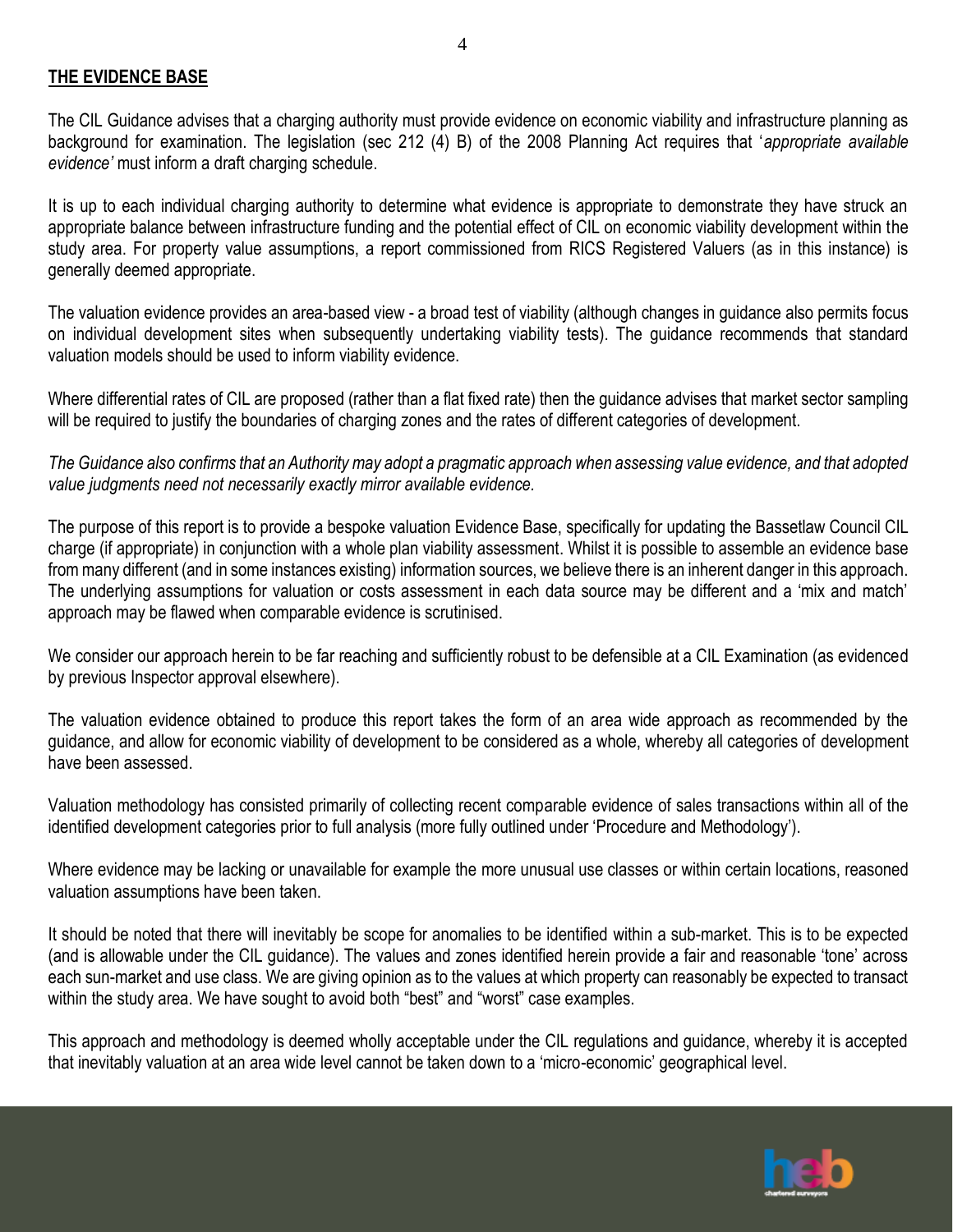#### **Bassetlaw**

Bassetlaw is the most northerly district of Nottinghamshire, and also one of the geographically largest extending to some 246 sq miles.

The district is populated by approximately 113,000 people (2011 census) with the majority living in the two market towns of Worksop and Retford.

The district is predominantly rural in nature and has 73 villages served by 45 parish councils.

Approximately 42% of the population are situated within rural communities which range from small market towns to former mining communities to small hamlets.

### **LOCAL PROPERTY MARKET OVERVIEW**

The majority of the residential population are located within Worksop and Retford with the balance being spread across the other towns and villages and more rural locations (approx. 42%).

The A1 corridor runs approximately through the middle of the district from north to south and acts as an artery through the district.

There are noticeable hubs of activity around the Markham / Tuxford (A6075 trunk road junction) areas to the south and more noticeably around the Harworth / Bircotes area to the north, close to the A1 junction with the M18 motorway to the south of Doncaster.

Much of the commercial property tends to be clustered within the two main market towns of Worksop and Retford.

To the east of the A1, a much more rural landscape exists, with limited localised commercial property clusters.

The socio-economics are much influenced by the larger conurbations surrounding, most noticeably Nottingham and Newark to the south, Lincoln to the east, Doncaster to the immediate north and Sheffield / Chesterfield to the west.

Notwithstanding the reasonably good access to the nationwide road network afforded by the A1, the district is one which traditionally is not highly sought after for commercial purposes from outside the immediate area, and more noticeably the national pool of demand.

The majority of demand is typically drawn from existing business within the district, although some demand exists from outside the district particularly from warehouse / distribution operators, as well as other employers seeking benefit from relatively cheap land availability and labour.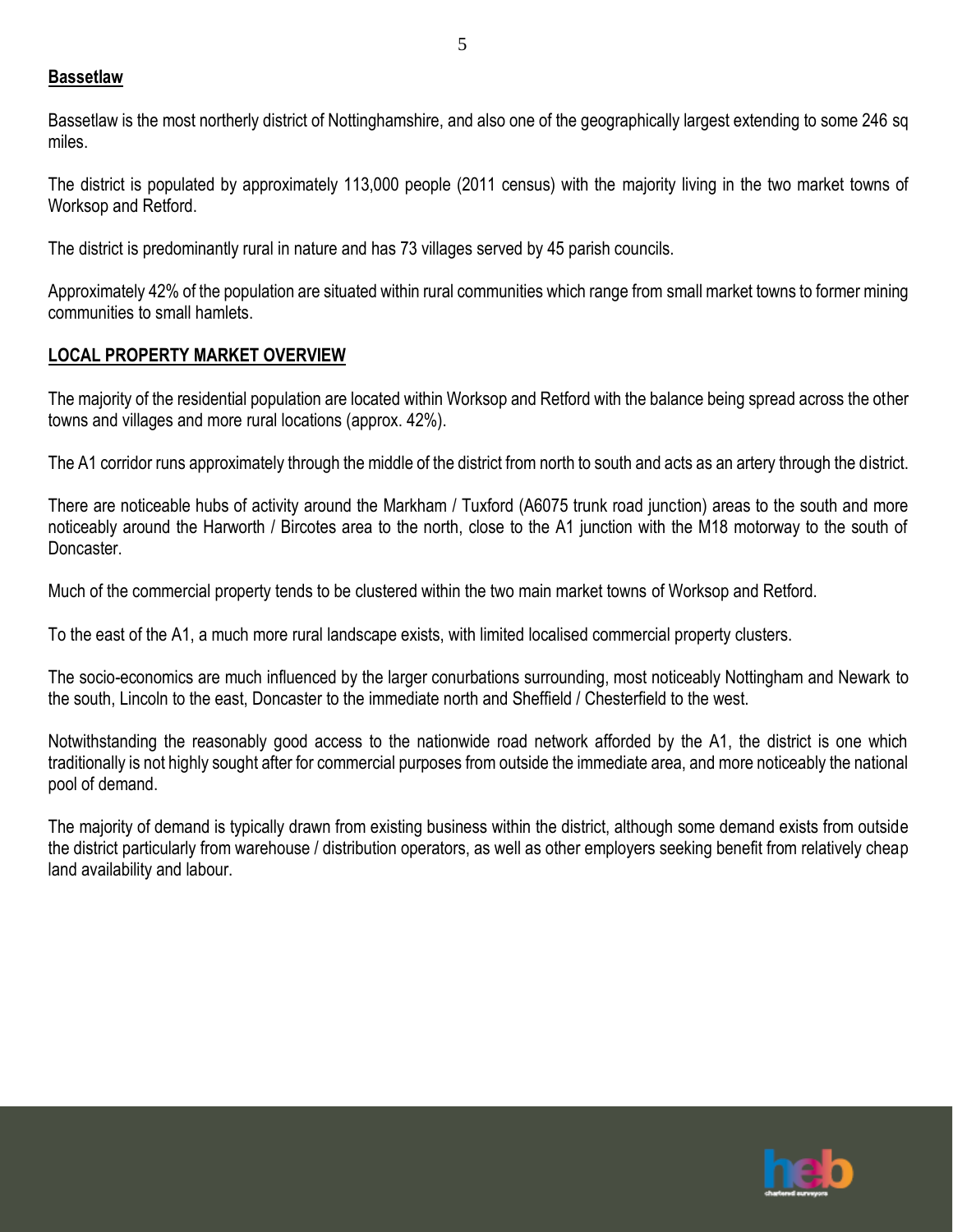#### **PROCEDURE & METHODOLOGY**

The CIL Guidance recommends that standard valuation models should be used to inform viability evidence, and this approach has been adhered to for the purpose of this report.

6

Inevitably our methodology has varied to some extent with each property sector addressed, primarily due to the differing valuation techniques appropriate and required for that property type. More specific clarification is given within the chapter outlining methodology for each specific market category.

Our methodology favours an approach which is pragmatic and balances the reasonable expectations of landowners return with the contributions expected by the Local Authority for the infrastructure needs generated by new development, as advocated by the National Planning Policy Framework. Our approach pays due regard to 'market comparison' evidence available in each of the charging categories to provide a 'sense checked' output, bespoke to the study area.

Wherever possible we have incorporated an assessment of the transactional market comparison information that is available, adapting it through justifiable assumptions where necessary. This market sampling can then be used to confirm validity of our residual valuations.

It should be appreciated that it has not always been possible to find a definitive piece of evidence for every property type in every potential location. The CIL guidance accepts that this may inevitably be the case on occasion, and where appropriate, reasoned assumptions have been taken.

Methodology varies slightly between commercial property and residential property.

With commercial property we have scrutinised and adopted evidence from actual sales transaction evidence where possible, this is backed up where appropriate by market rent capitalisation whereby rental evidence (and estimated market rental levels) are capitalised through multiplication reflecting appropriate investment yield profiles to produce a capital value.

Our residential sales values are based upon actual market comparable evidence, due to the fact that housing tends to offer a much more 'uniform' product, with more easily identifiable sales value market evidence being available. This is backed up with stakeholder opinion where appropriate.

Members of our professional team have made a number of visits to appropriate locations within the study area to back up our extensive desktop research.

We are locally based (Nottingham) Chartered Surveyors, valuers and property agents, and accordingly have extensive local knowledge and expertise.

For the purposes of this report we have identified, assembled and fully analysed substantial amounts of individual comparable market evidence.

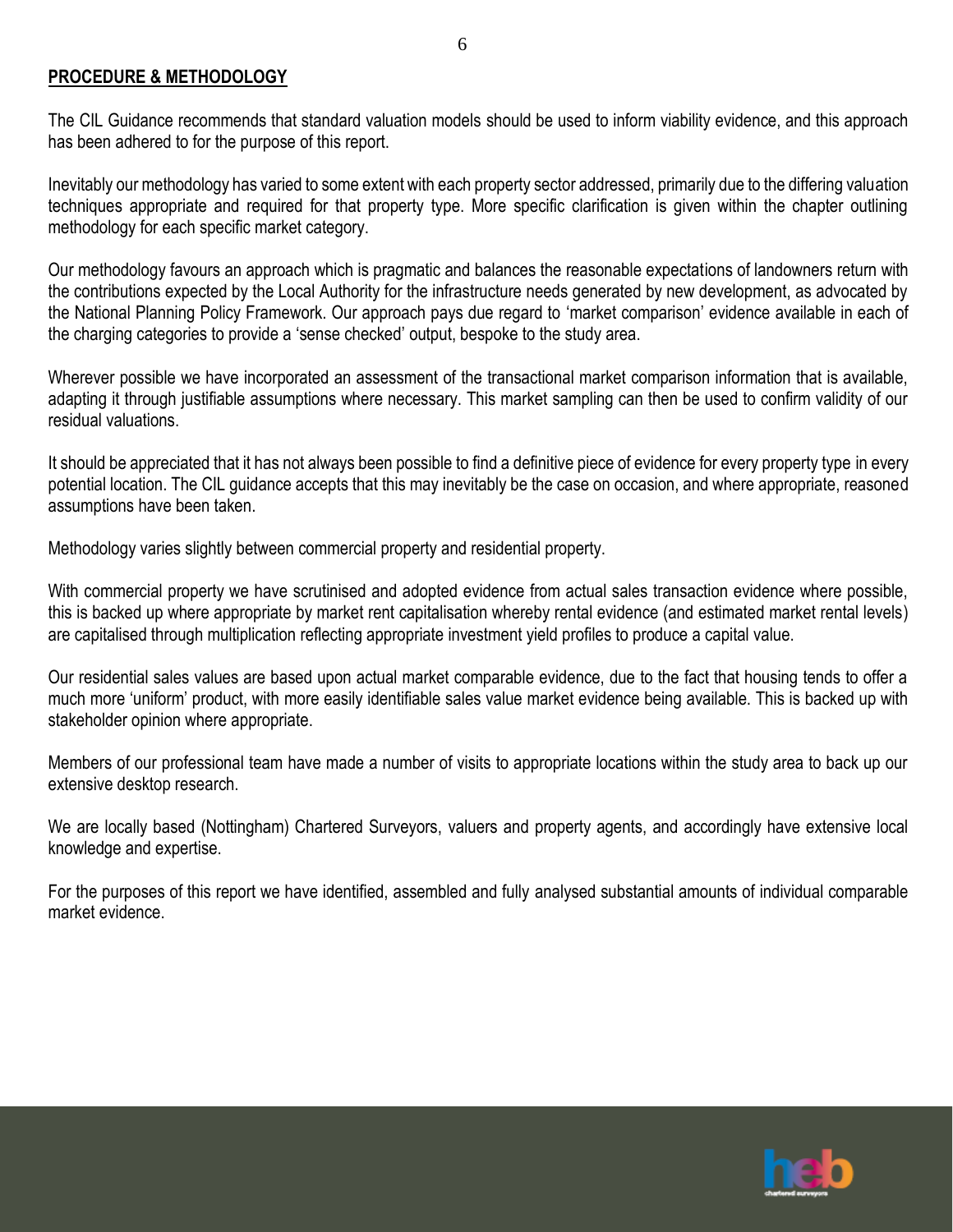Clearly it would be impractical to tabulate and include *all* of the information obtained within this report, however we will be happy to provide more detailed evidence on any aspect of our comparable database upon request.

For reasons of simplicity in reporting we have focussed on publishing data primarily for those categories where the subsequent *viability tests have demonstrated a potential for levying a CIL charge, or where a property type is key to plan delivery.* We should make clear however that we have also obtained and analysed market transactional data and valuation evidence for other use categories including those where our subsequent viability tests have indicated a lack of sufficient viability for a charge to be considered.

All of the above information has been analysed, considered then distilled into the tabulated figures appended to this report which confirm our opinion as to appropriate indicative values in each category.

It should be borne in mind that as with any study where artificial boundaries are imposed, certain anomalies may arise.

There is inevitably a limit to the scale with which this study can be reduced to, and accordingly it is entirely feasible that certain 'hot' or 'cold' spots may exist above or below the overall tone identified for the study area as a whole. Similarly, within the study area an individual site, building or piece of market evidence could fall outside the established 'tone'.

In addition to the above market research, we have sought market evidence from a variety of data points including:-

- Contact / interview of House Builders and property agents active within the study area
- CoStar System a nationwide subscription database covering commercial property issues
- Zoopla / Rightmove (professional user subscriptions)
- EGI a further subscription database covering commercial property uses
- heb's own residential and commercial database of transactions
- Land Registry subscription data tables where appropriate
- RICS Commercial Market Survey (quarterly)
- RICS Rural Land Survey H2 2021

We have further sought local market information and 'market sentiment' from local Stakeholders including:-

Avant Home **Keepmoat Homes** Vistry Partnership (Linden / Bovis) **Keepmoat Homes** Vistry Partnership (Linden / Bovis) David Wilson Homes / Barratt **Bellway Homes** Minster Property Group<br>Peter James Homes Momes Homes Harron Homes Rinnon Homes Peter James Homes **Harron Homes** Harron Homes Rippon Homes Inside Land (Nottingham based developers and land agents)

All of the above parties were contacted with a view to discussing market activity at local sites and an appropriate value tone for the study area. We are grateful to all parties who provided assistance and data.

We believe this methodology has produced accurate and recent evidence available to support the recommended CIL rates across the study area.

On occasion we have been obliged to make reasoned subjective judgements as to our opinion of the likely use value for certain locations and uses.

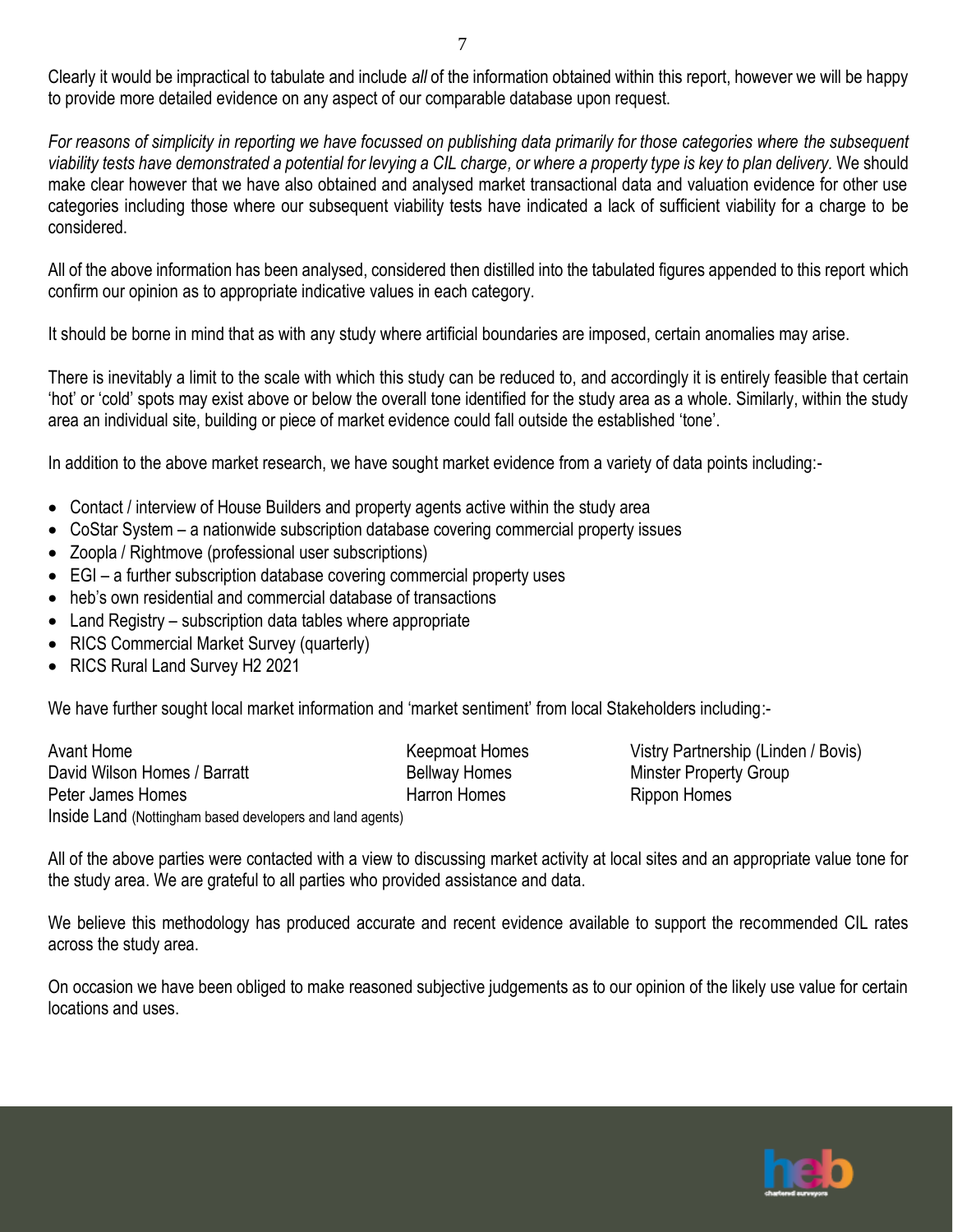Similarly on occasion it has been appropriate to value on the basis of 'alternative use'. An example of this might be D1 (clinical), where in real market situations a D1 user will typically acquire a B1 (office) building by way of a 'subject to planning' deal. After an allowance has been made for alteration, the values would typically be broadly similar.

The figures reported herein may appear to be somewhat 'irregular'. This is primarily due to the fact that in practice the property market still operates largely through imperial measurements which we have been obliged to convert to metric for the purposes of this report. By way of example '£60 per sq ft' becomes '£645.83 per sq m'.

#### **EVIDENCE DATES**

As with any property valuation the date of comparable evidence is critical in terms of achieving a realistic outcome to the study. For this reason we have strived to obtain the most up to date information available.

The majority of our comparable evidence was obtained from January 2021 to April 2022.

Where it has been necessary to analyse older evidence, appropriate judgements have been made by a fully qualified valuation team to adapt the evidence to an appropriate 'present day figure'.

We are happy to discuss any individual piece of market evidence upon request, to provide full details including data information where appropriate.

#### **BASIS OF VALUATION**

Unless stated otherwise (for example land value 'benchmarking'), we have prepared our valuation figures on the basis of Market Value which is defined in the valuation standards published by the Royal Institution of Chartered Surveyors as:-

*"The amount for which a property should exchange at the date of valuation between a willing buyer and willing seller in an arm's length transaction after proper marketing wherein the parties had both acted knowledgably, prudently and without compulsion".*

### **POTENTIAL SUBMARKETS**

#### Residential

To establish our valuation submarkets (viability test zones), we first obtained average house price data for the study area, as at Sept 2021 (Land Registry dataset).

The data was analysed on a 'per ward' basis.

The average house price for the authority as a whole (all property types) is £208,000.

With minimal exceptions, the value range by ward was not great – typically c.£180,000 - £220,000.

Although a few "outliers" exist (noticeably Everton and East Markham wards), it is not considered that there is sufficient variation across the district to warrant creation of sub-markets.

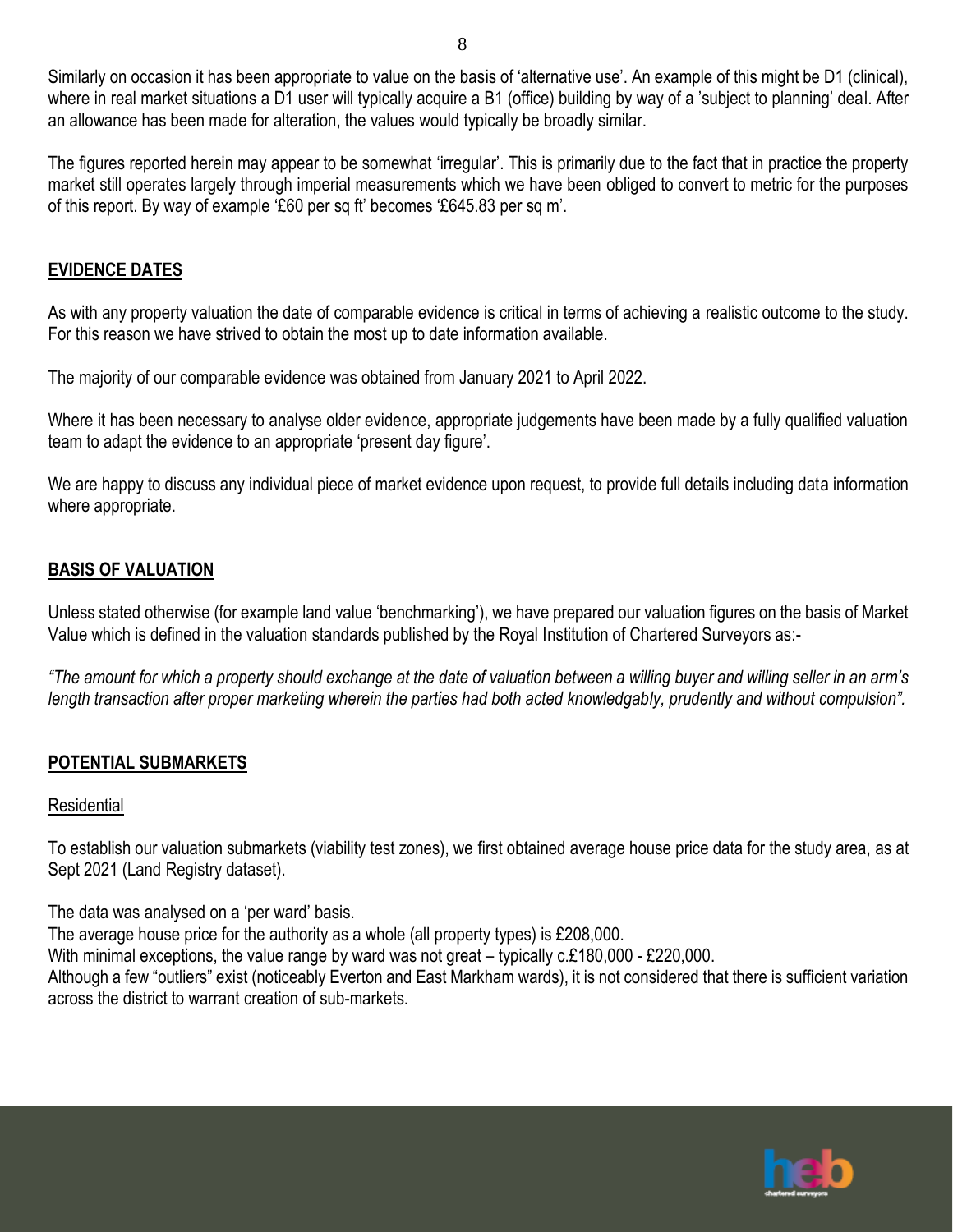Furthermore, once *new build* sales evidence was identified and allocated to the appropriate locations, it was noticeable that there was only a limited differential across the district. This is not uncommon – it is often the case that a new build development will 'drive its own value', rather than simply mirroring the existing stock surrounding it.

Often the type of existing housing stock prevalent is key to the level of average house price for a location – an area with a high proportion of older, terraced housing is likely to produce an existing average house price figure below what might be expected of a new housing development.

We consider that there was not sufficient 'fine-grained' market evidence (new build values) to warrant separate sub-markets in this instance, and accordingly the Council has agreed that a single rate should be tested (with rates set at a level appropriate for ensuring that development is not threatened across the authority as a whole).

### Commercial:

• Single Commercial Zone, area wide

The highest values for 'core' retail can be found in central urban areas however there is only marginal difference across the area as a whole for new build retail development. Although this may seem counter-intuitive, it should be borne in mind that new build retail development tends to be of a 'road side' or 'neighbourhood centre' style, and not more traditional 'High Street' retail which is generally well established. 'High Street' development will be mainly limited to re-development of existing buildings, therefore limiting CIL charging (which is only levied on new, additional floor area).

There is not a 'one size fits all' solution to what drives commercial property location values – what may be a high value retail area, may not be sought-after for warehousing, and vice-versa.

In summary we do not believe that there is sufficient 'fine grained' evidence to warrant a subdivision into separate CIL charging zones for commercial property. Inevitably the overall lack of tangible quality new build market evidence would mean an arbitrary decision is required as to where boundaries should be drawn which may not be defendable at Examination.

Accordingly in our opinion a single commercial rate should be applied where appropriate at a level which does not unduly threaten development as a whole across the entire study area.

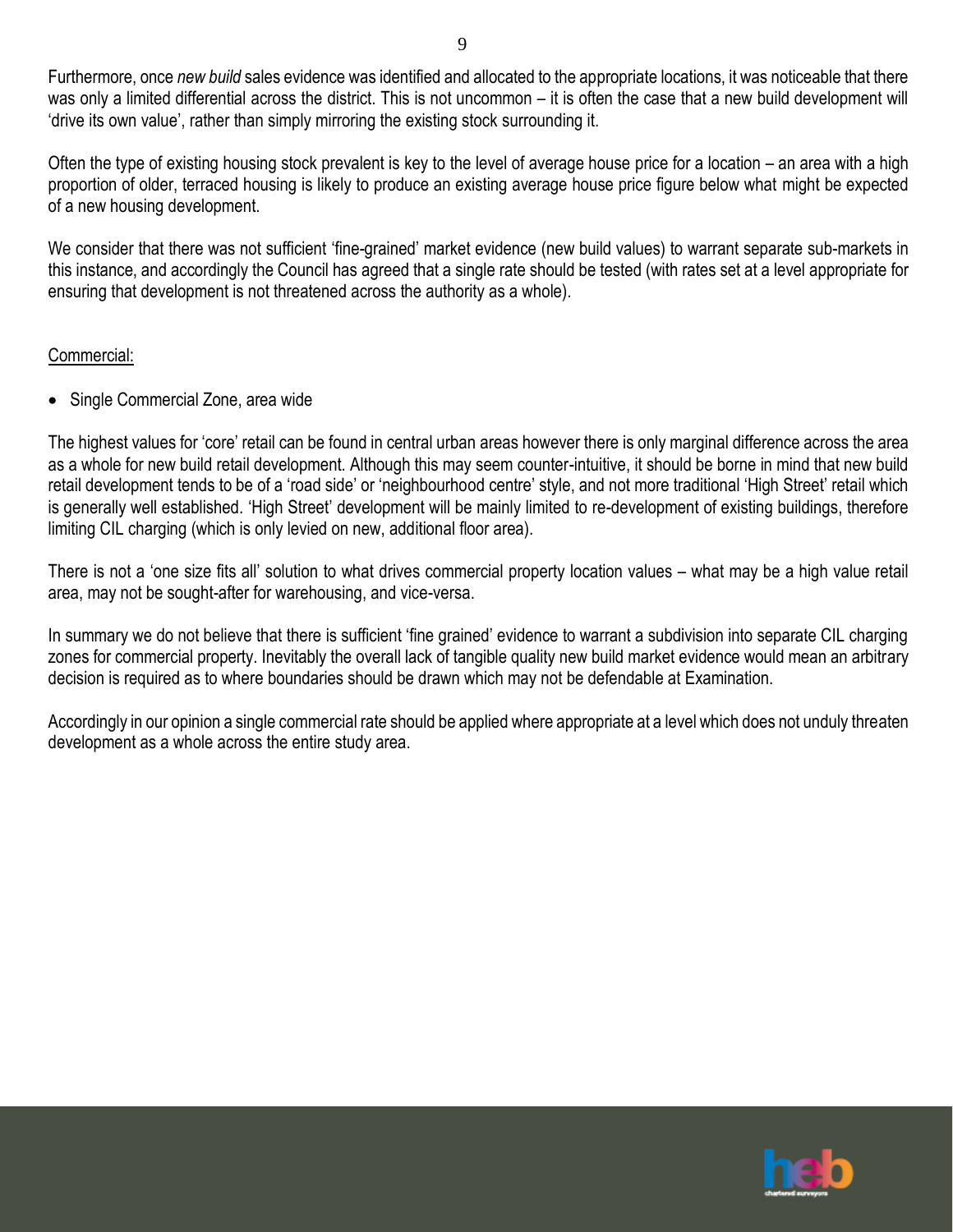#### **SECTOR SPECIFIC VALUATION COMMENTARY**

#### **1) Residential (houses and apartments)**

#### New Build Residential Values per Sq m

CIL and other Planning charges are applied to future *new build* housing within the location.

It therefore follows that the methodology used for viability testing is applied using real evidence collated from the new / nearly new homes market wherever possible. An extensive survey of this market was conducted within the study area and immediate surround.

We have focused on 'new build' evidence since this generally attracts a premium over and above existing stock, and more particularly over Land Registry average figures where the results may be skewed by an unknown sample size and where no reference is available to the size, number of bedrooms and quality of the constituent properties.

New home developments are predominantly built by larger volume developers and tend to offer a relatively uniform size style and specification across any geographical area. It also follows that the majority of proposed developments that will attract CIL will constitute similar construction and styles.

Having established like for like comparable evidence, this was further analysed and tabulated to specify new home types, i.e. apartments and 2, 3, 4 and 5 bed units.

Market research was therefore focused on the above criteria by identifying new or 'nearly new' home developments in the study area or surrounding comparable locations, that were under construction or recently completed. Data for individual house types on these developments was analysed and sale prices achieved obtained from developer / house builders, Land Registry Data, or other sources (typically Zoopla / Rightmove).

Where necessary, additional supporting information was gathered on each development using asking prices with an assumed reduction made according to negotiated discounts as provided by the developer, local agents and professional judgement / assessment of the results. Adjustments for garages were made where present, to ensure like for like comparison.

Where new home data was found lacking, nearly new or 'modern' transactions and asking prices were analysed and adapted.

We have contacted contact home builders currently or recently active within the location, as listed in 'Procedure and Methodology' and again in Appendix 3. In most instances we were grateful to receive full assistance and cooperation although in a few instances the developer was unavailable for comment or unable to provide assistance.

Market value opinion obtained from stakeholders (house builders) generally confirmed our suggested sub-markets approach and values as appropriate, and a range between £2,640- £3,015+ sq m (£245- £280+ per sq ft) as appropriate for houses across the authority, marginally less for apartments.

Our adopted values for appraisal are shown at Appendix II, with numeric sales data obtained tabulated at Appendix III, with stakeholder comment.

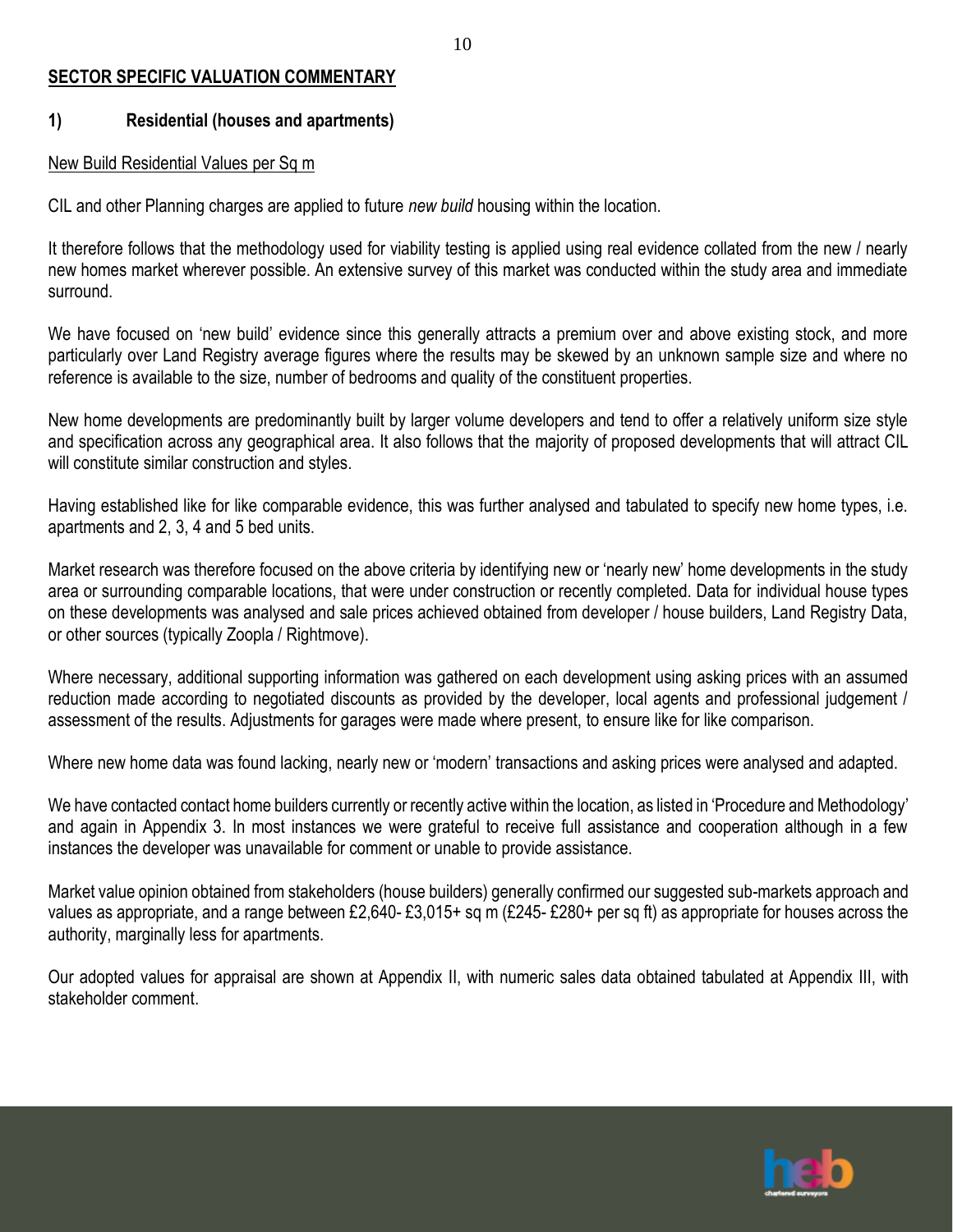By way of a further *'sense check'* the median *new build* house price within Bassetlaw (Land Registry data) is £216,250. If applied to the average English house size (75m) this produces a figure of £2,883 sq m – broadly in line with our findings.

11

Additional Stakeholder and background evidence is listed at Appendix III.

### **2) Hotels**

The most likely scenario for hotel development within Bassetlaw is from the budget- mid range sector of the hotel market for example Premier Inn and Travelodge, and our evidence base is therefore drawn from the budget – mid range sector.

Our evidence on sales values per sq m for hotels is based on our comparable evidence and market knowledge which shows that budget hotel operators pay in the region of £3,500 per room per annum which when capitalised at a rate of 7.5% produces a maximum sales value per room of approximately £46,000.

The average budget hotel room is approximately 17 sq m which also equates to an overall sales value figure per m in the region of £2,750.

### **3) Food Retail (Supermarket)**

The majority of the larger food store retailers, including Asda, Tesco, and Morrisons are all represented within the area, operating from large store formats.

In terms of valuations, our food retail valuations are based on the comparable / comparison and investment methods.

For supermarket / food retail outlets, we have appraised a typical food store format of 3,000 sq m – (32,000 sq ft) with a total site area of 1 hectare  $-$  (2.5 acres).

The sales figures that we have quoted within our report are based on a rental level per sq m multiplied by the appropriate capitalisation level to provide a gross sales figure per sq m.

We have adopted a rental figure of £170 per sq m with a capitalisation yield of 6%. This produces a sales value per m of £2,750. This capitalisation yield is appropriate bearing in mind that the food stores will be most likely occupied by one of the major supermarket brands such as Tesco, Sainsburys, Asda or Morrison's, by way of an institutional lease.

Typically, food store values are driven by the availability of planning consent (triggering competitive bidding), rather than exact location specifics. This tends to level values to a similar tone, region wide and accordingly we have considered some evidence from outside the study area.

We consider our figures to be considered a 'conservative' assessment. Both regionally and nationally substantial evidence exists to demonstrate typical rental values paid by large format food operators from £150 to £300 per sq m, with yields often at 5% or lower.

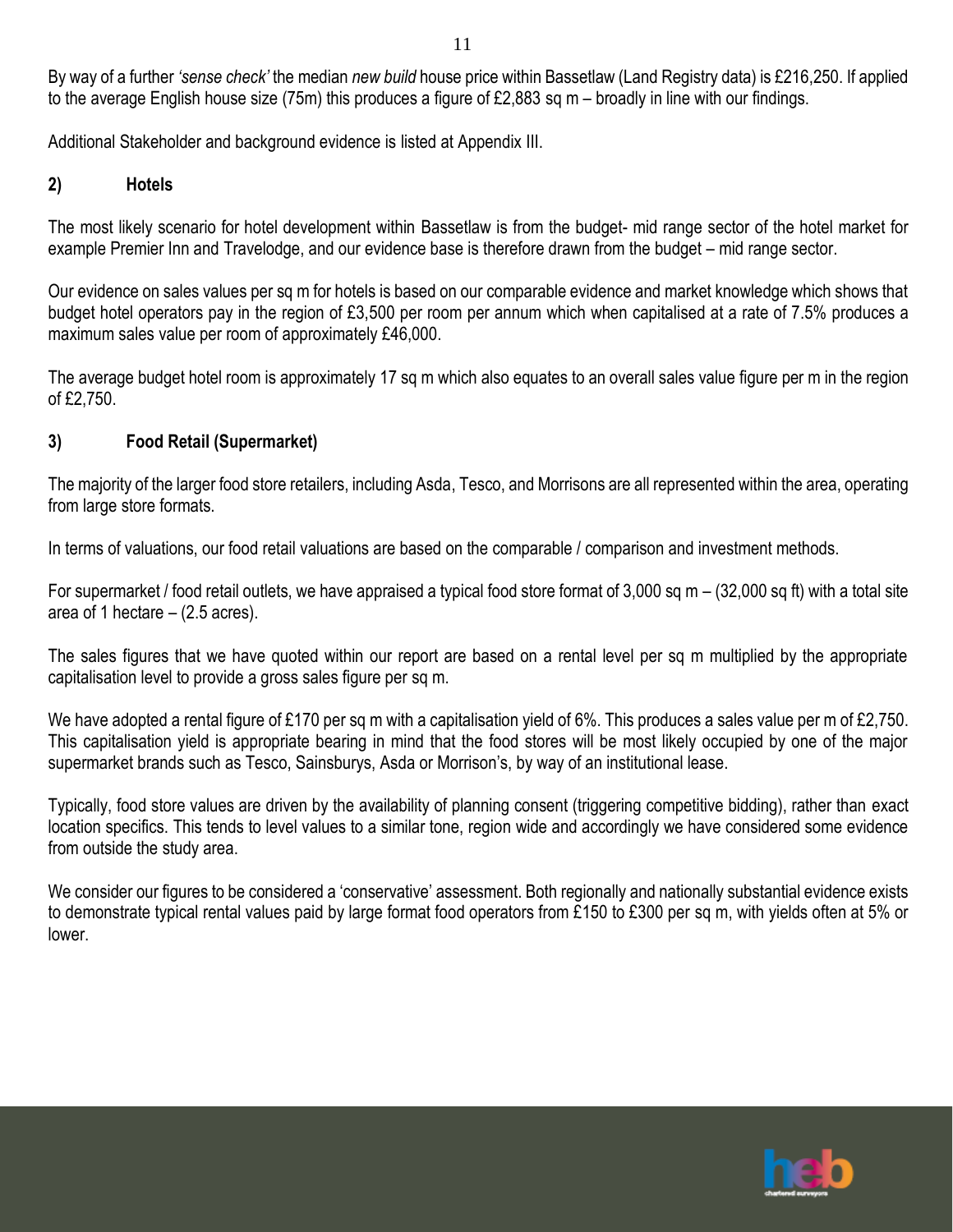#### **4) General Retail (A1, A2, A3)**

The town centres dominate the other retail sectors.

The rural areas have a more limited demand, mainly providing local and smaller convenience shopping.

Our retail valuations are primarily based on the comparable / comparison and investment methods.

For the purpose of this report, we have categorised other retail as all other retail except supermarket food stores. Other retail therefore encompasses high street retail, edge of town and out of town retail as well as restaurants and drive through and so forth. In practice, High Street development will be mainly limited to re-development of existing buildings, therefore limiting CIL charging (which is only levied on new, additional floor area).

In terms of producing a sales value per sq m, we have again utilised a rental level per sq m and capitalised this using appropriate yield to arrive at a sales value per sq m. However, town centre retail units are valued on a Zoned Area basis as opposed to arterial road, edge of town or out of town retail, which use an overall rental per sq m.

Our methodology has therefore included an assessment of Zone A rentals for the principal suburbs within the urban area and from these Zone A rentals we have calculated an average rental figure per sq m for the suburbs that takes in to account our assessment of the ratio of prime, secondary and tertiary retail stock within each centre. The resultant figure is one consistent with retail rents for edge of centre and arterial road retail and can therefore be applied across all geographical retail locations.

We have then considered rentals for arterial roadside retail units within the urban areas, which again using comparable evidence produces a rental in the region of £120 per sq m, capitalised at a yield of 7%.

All of the above methodology has been considered then applied to the 'test' assumed property, i.e. a 300 sq m roadside unit. We believe that this is the most likely form of new retail development to emerge. Established 'high street' retail is seldom developed from new (more typically a refurbishment of long-established existing stock), and even if it were, the established high street location would not attract CIL since there would be little or no increase in floor area.

### **5) Offices (B1a, Cat "A" fit out)**

Given the proximity of Sheffield, Nottingham and Lincoln there is limited demand for office space in the area.

Our office valuations are primarily based upon the capital comparison and investment methodology. Where appropriate, rental evidence has been capitalised through the adoption of investment yields.

Where it exists, demand is often from existing local business, with limited relocation from outside the study area.

Low rental levels and capital values following on from limited demand have severely limited the viability of the office development in the area, and indeed the region.

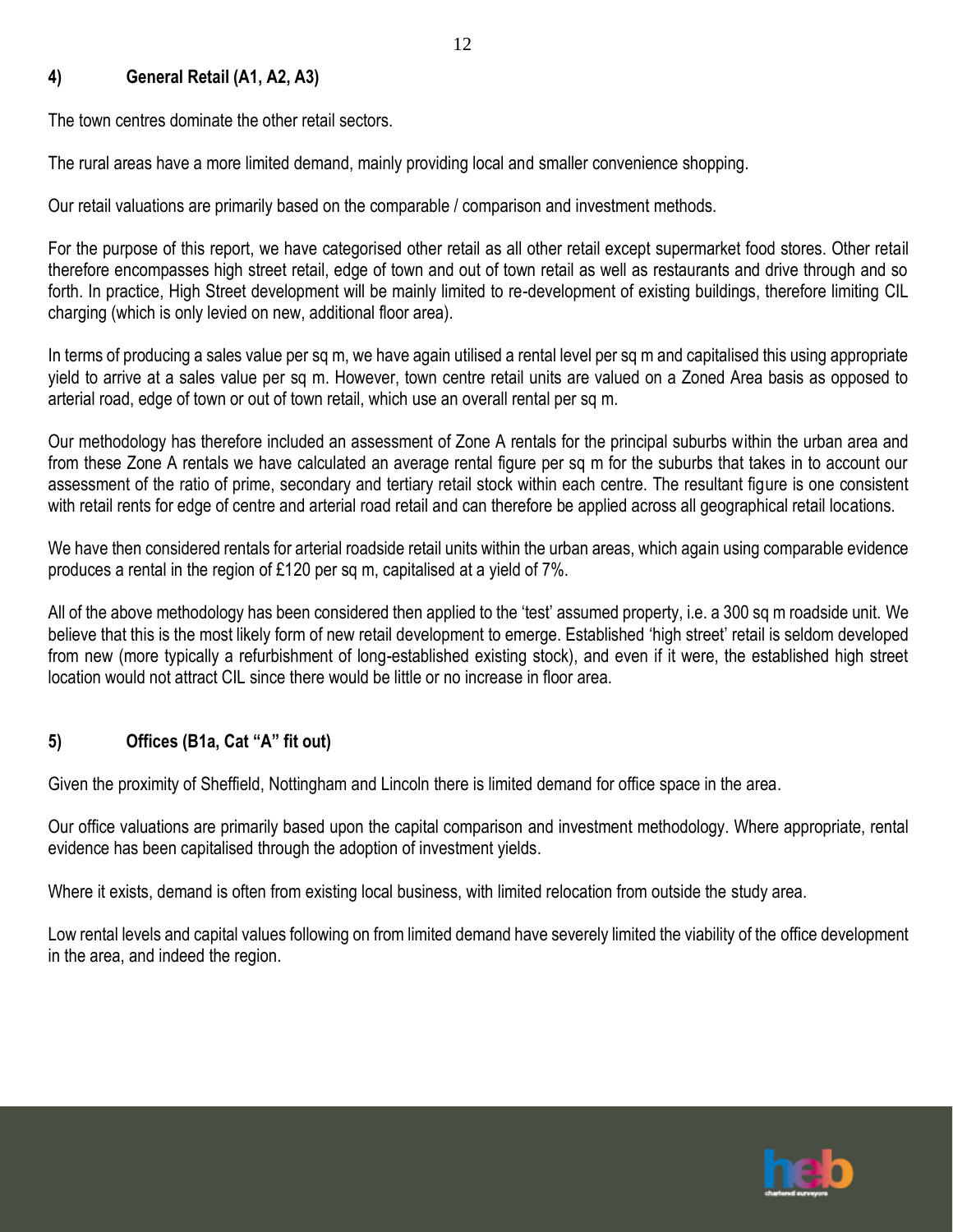With regards to the valuation figures quoted we have made the following assumptions:-

1. That land values are given for cleared sites, free from contamination and generally ready for development without undue remedial works and with services connected or easily available.

2. Office values quoted are for a newly constructed, grade "A" office development, capable of sub division if required into units of 2,500 sq ft – 5,000 sq ft (this size range will exclude abnormally high premium prices for small units, whilst not unduly discounting for quantum).

### **6) Industrial (B1b/c, B2, B8)**

Our methodology is again based largely on the capital comparison method, through assessment of transactional evidence, and investment capitalisation where appropriate.

Where appropriate, rental evidence has been capitalised through adopting investment yields.

The industrial market is more evenly spread across the study area, with ease of access to the main road network typically an influencing factor on price. Worksop as well as M1 and A1 focused locations (particularly close to the M18 junction) dominate, with other more limited stock available at other locations including Retford.

When preparing our figures we have assumed:-

1. The land is cleared and ready for development without unduly onerous remediation being required, with sites generally serviceable and appropriate planning available.

2. Our appraisal assumes a new build industrial/warehouse development of c. 20,000 sq ft and capable of division into units of approximately 10,000 sq ft (to avoid premium or discount for quantum) with say 5% office content.

#### **7) Agriculture**

The recent RICS rural land market survey (H2, 2021) has suggested that for the East Midlands region average agricultural land prices are approximately £20,000 per hectare. This figure is confirmed by the recent Strutt and Parker Farmland Market Report (April 2022).

Our report has allocated an average figure across the whole of the region, which should be considered as being for guidance and information purposes only.

We do not believe it appropriate within the scope of this report to provide more detailed, area specific banding.

The valuation of agricultural land is extremely site specific, down to a 'field by field' basis. The quality of soil for each individual plot of land is paramount, with other factors being taken into account for example the existence of sporting rights. Accordingly to give a truly accurate reflection on values across the area with this estate analysis down to a micro level which we do not believe is desirable or appropriate for the purposes of this report.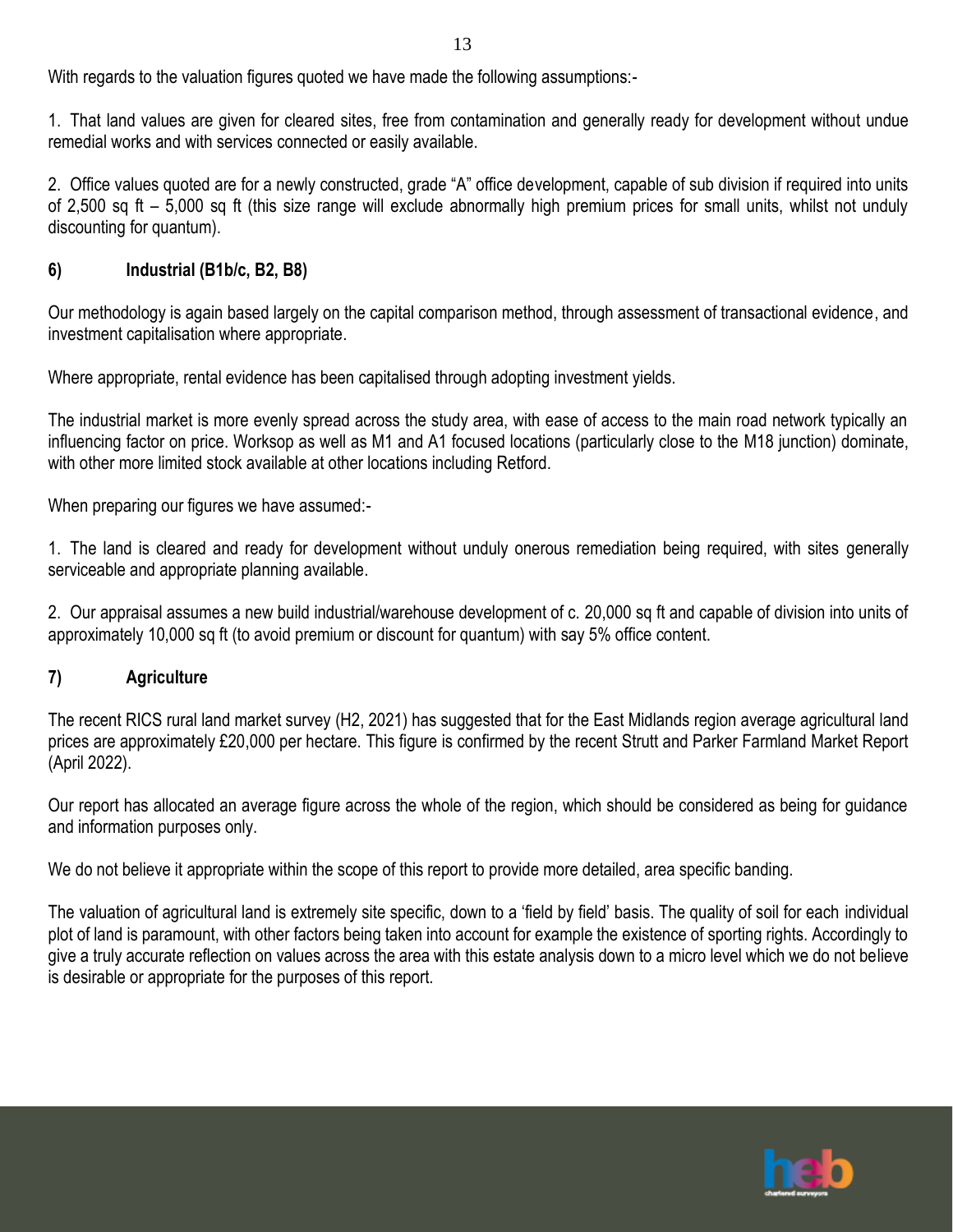With regards to unit sale values, we have assumed that the theoretical valuation applies to a 'barn' of simple warehouse type construction for example a 500 sq m farm store. Obviously our figures would need adjusting for anything more specific and bespoke for example cold storage, milking facilities etc.

14

New build agricultural buildings rarely appear individually on the open market as they are typically sold as part of larger farm sales.

#### **Limitation of Liability**

For limitation of liability this report is provided for the stated purpose and is for the sole use of the named client, Bassetlaw District Council. No responsibility is accepted for third party issues relying on the report at their own risk.

Neither the whole nor any part of this report nor any reference to it may be included in any published document, circular or statement nor published in any way without prior written approval of the form and context of which it may appear. We shall be pleased to discuss any aspect of this report.

Yours faithfully

heb

**heb Chartered Surveyors**

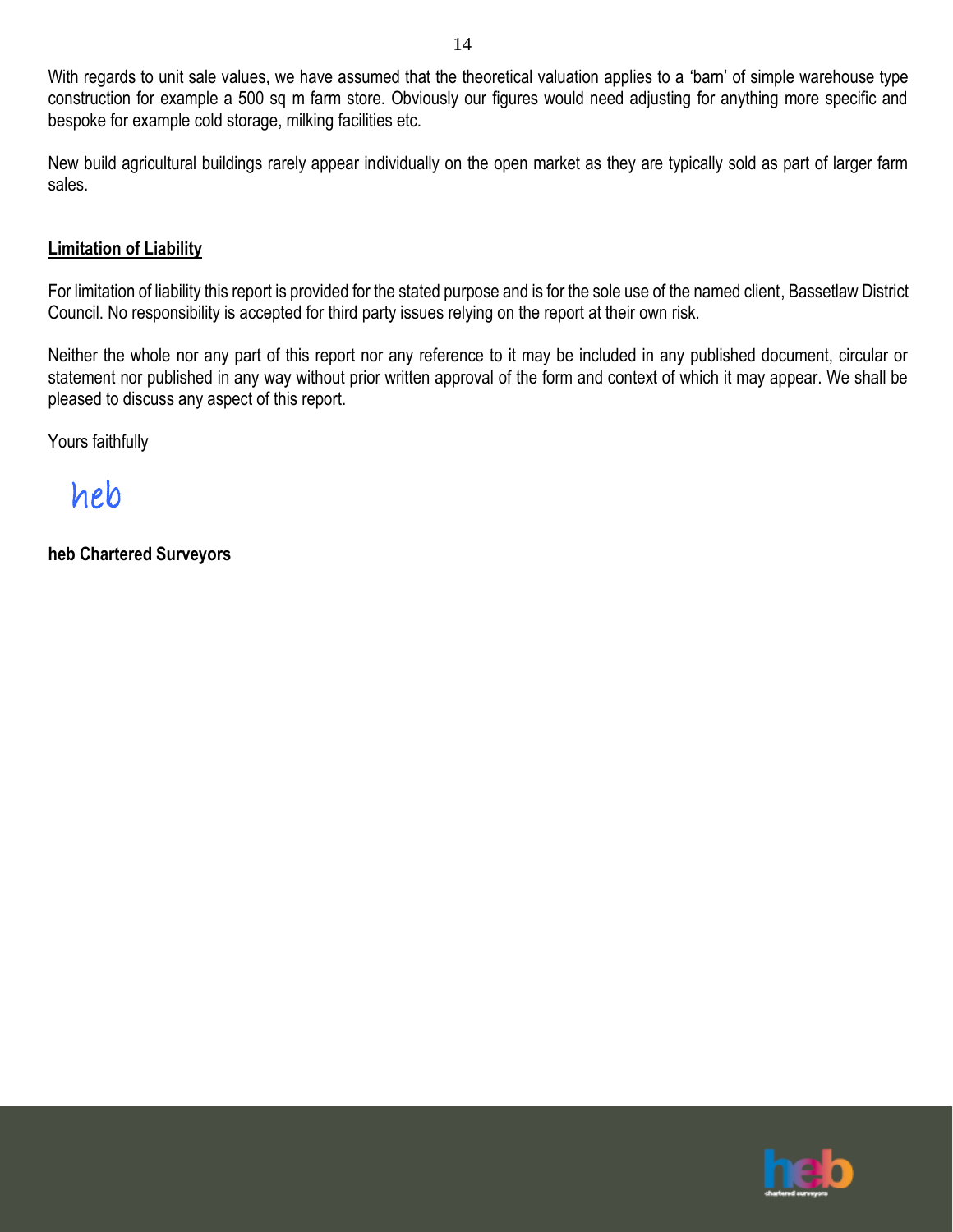# **APPENDIX I**

### **BASSETLAW DISTRICT**



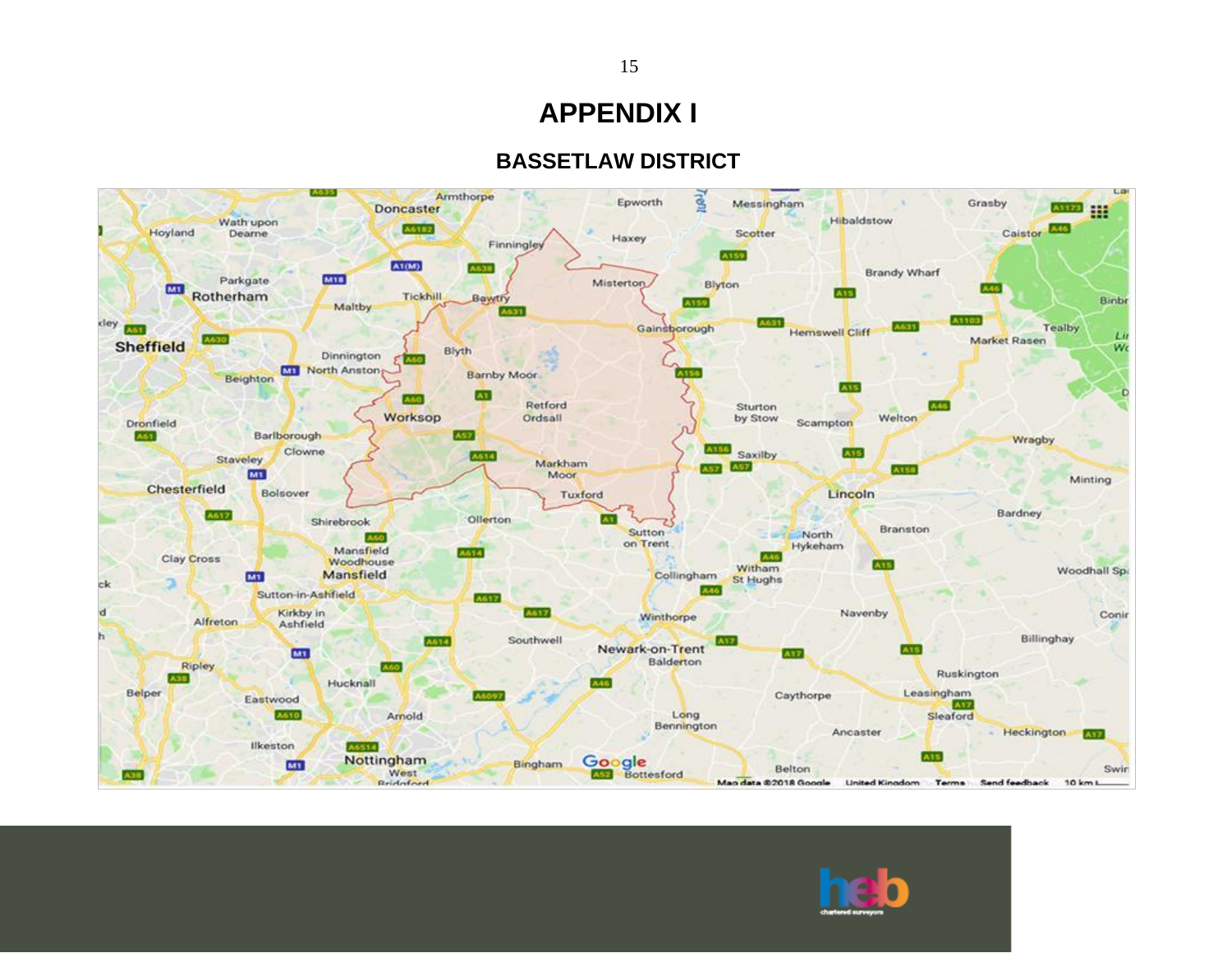## 16 **APPENDIX II**

## **BASSETLAW**

### **INDICATIVE RESIDENTIAL VALUES - £ PER SQ M**

| <b>Sales Values</b>  |       |       |       |       |  |  |
|----------------------|-------|-------|-------|-------|--|--|
| Sales Value £ / sq m |       |       |       |       |  |  |
| <b>Apartment</b>     | 2 Bed | 3 Bed | 4 Bed | 5 Bed |  |  |
| 2,350                | 2700  | 2640  | 2640  | 2550  |  |  |

## **INDICATIVE COMMERCIAL VALUES**

| <b>Sales Values £ / Sqm</b> |                        |                       |  |  |  |  |  |
|-----------------------------|------------------------|-----------------------|--|--|--|--|--|
|                             |                        | <b>Charging Zones</b> |  |  |  |  |  |
|                             |                        | 1 Districtwide        |  |  |  |  |  |
| Industrial                  |                        | 850                   |  |  |  |  |  |
| Office                      | 1345                   |                       |  |  |  |  |  |
| <b>Food Retail</b>          | 2750                   |                       |  |  |  |  |  |
| <b>Other Retail</b>         | 1700                   |                       |  |  |  |  |  |
| <b>Residential Inst</b>     |                        | 1200                  |  |  |  |  |  |
| Hotels                      |                        | 2750                  |  |  |  |  |  |
| Community                   |                        | 1077                  |  |  |  |  |  |
| Leisure                     |                        | 1350                  |  |  |  |  |  |
| Agricultural                | 400                    |                       |  |  |  |  |  |
| Sui Generis                 | <b>Car Sales</b>       | 1500                  |  |  |  |  |  |
| Sui Generis                 | <b>Vehicle Repairs</b> | 850                   |  |  |  |  |  |

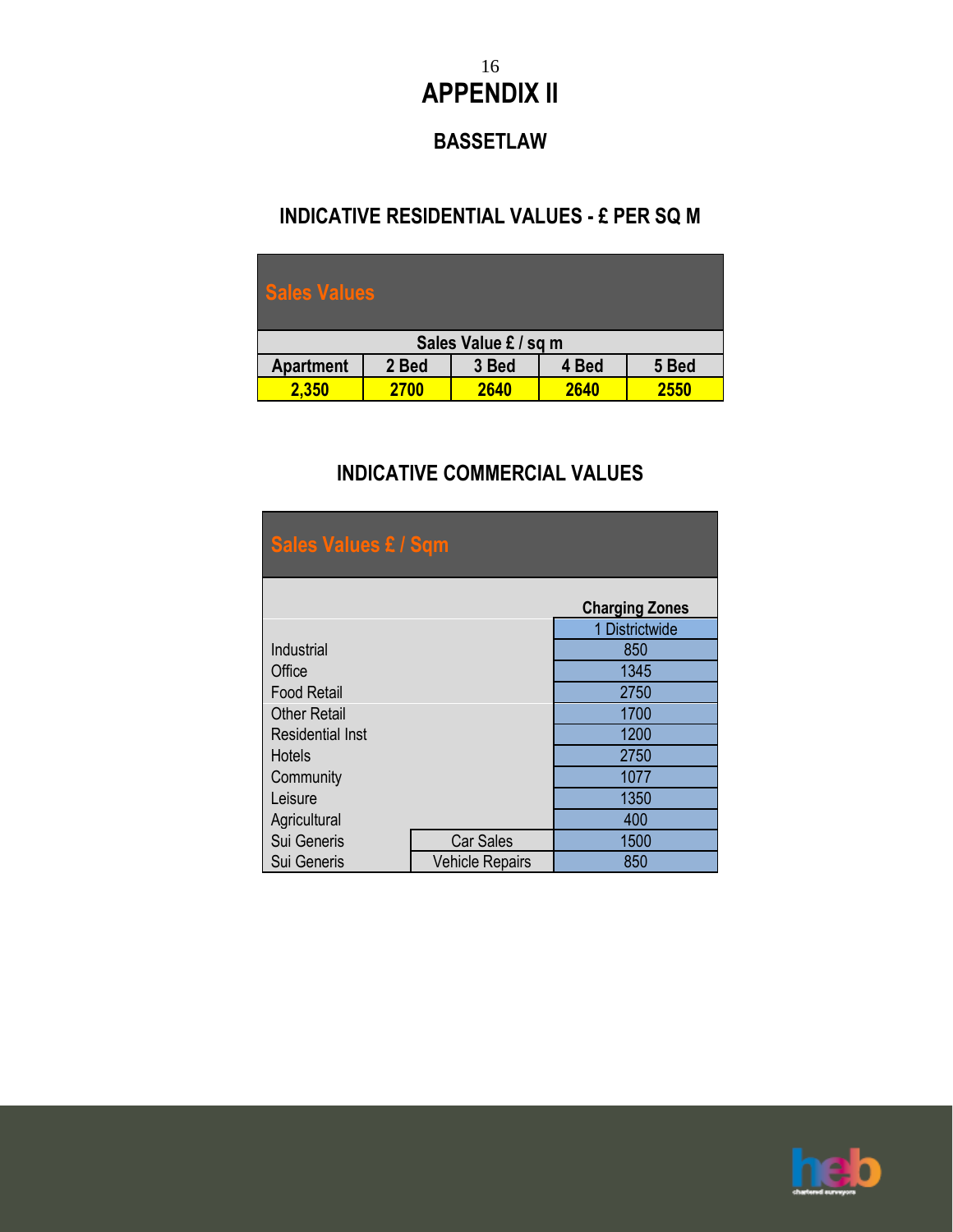## **WORKSOP INDICATIVE COMMERCIAL LAND VALUES**

| <b>Sales Values</b>                          |           |
|----------------------------------------------|-----------|
| Industrial Land Values £ per Ha              | 425,000   |
|                                              |           |
| Office Land Values £ per Ha                  | 425,000   |
|                                              |           |
| Food Retail Land Values £ per Ha             | 3,000,000 |
|                                              |           |
| General Retail Land Values £ per Ha          | 1,500,000 |
|                                              |           |
| Residential Institution Land Values £ per Ha | 425,000   |
|                                              |           |
| Hotel Land Values £ per Ha                   | 750,000   |
|                                              | 425,000   |
| Community Use Land Values £ per Ha           |           |
| Leisure Land Values£ per Ha                  | 500,000   |
|                                              |           |
| Agricultural Land Values £ per Ha            | 20,000    |
|                                              |           |
| Sui Generis Land Values £ per Ha             |           |
| <b>Car Sales</b>                             | 600,000   |
|                                              |           |
| Sui Generis Land Values £ per Ha             |           |
| <b>Vehicle Repairs</b>                       | 425,000   |

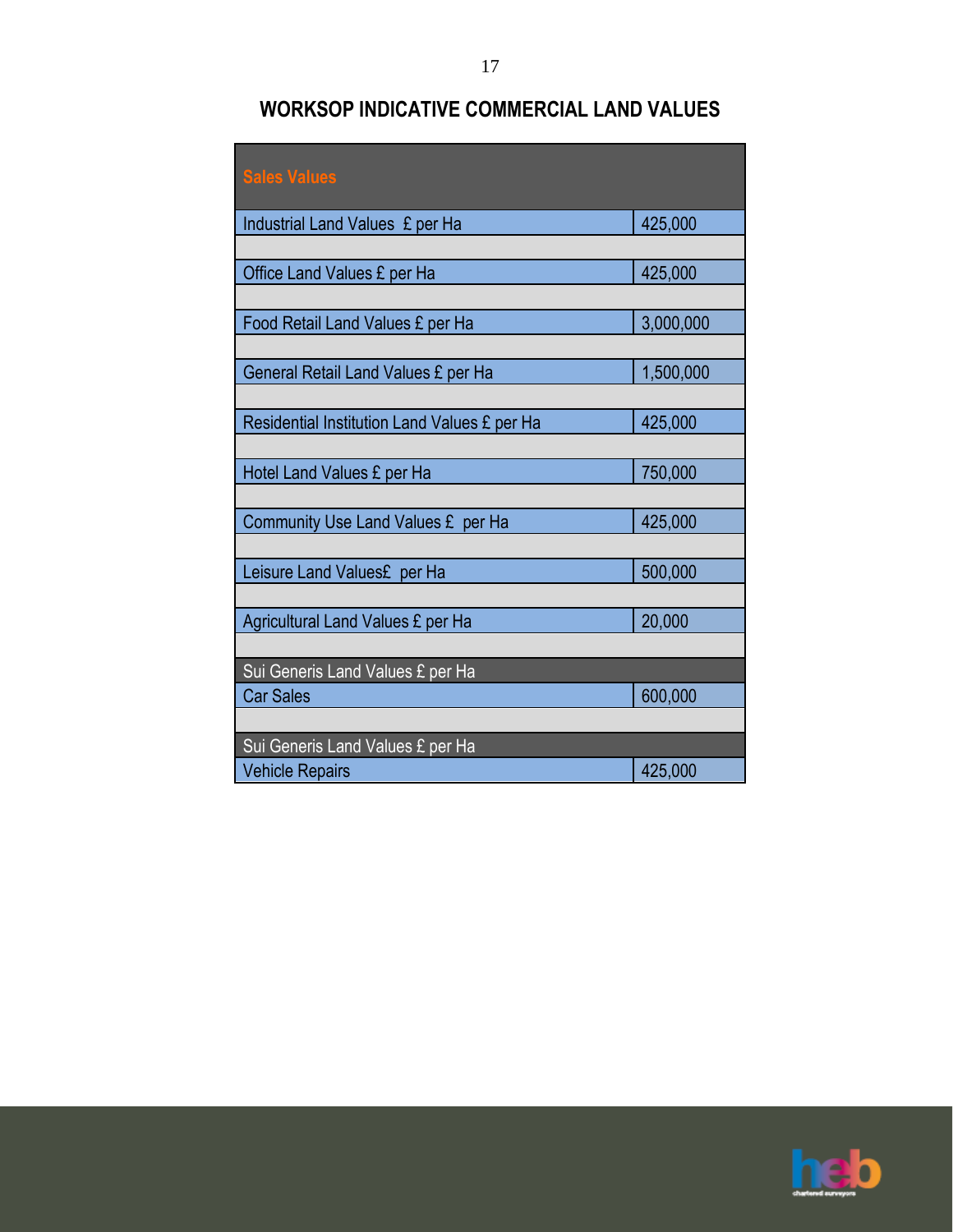## **APPENDIX III**

# **ADDITIONAL VALUATION DATA AND EVIDENCE**

## **LAND REGISTRY DATA – CURRENT / RECENT DEVELOPMENTS**

| <b>ADDRESS</b> |                                       |                |                | £ PRICE  | £ PER SQ FT | £ PER SQ M | <b>DATE</b>      |
|----------------|---------------------------------------|----------------|----------------|----------|-------------|------------|------------------|
|                | <b>WALKER HOMES</b>                   |                |                |          |             |            |                  |
|                | DORMER WOODS, SHIREOAKS ROAD, WORKSOP |                |                |          |             |            |                  |
| 11             | <b>GORANSSON WALK</b>                 | <b>WORKSOP</b> | S80 3FS        | £345,000 | £330        | £3,552     | <b>SEPT 2018</b> |
| 9              | <b>GORANSSON WALK</b>                 | <b>WORKSOP</b> | S80 3FS        | £275,000 | £319        | £3,434     | APRIL 2021       |
| $\overline{7}$ | <b>GORANSSON WALK</b>                 | <b>WORKSOP</b> | S80 3FS        | £275,000 | £318        | £3,423     | <b>JUNE 2021</b> |
| 5              | <b>GORANSSON WALK</b>                 | <b>WORKSOP</b> | S80 3FS        | £285,000 | £330        | £3,552     | APRIL 2021       |
| 32             | <b>GORANSSON WALK</b>                 | <b>WORKSOP</b> | S80 3FS        | £175,000 | £301        | £3,240     | <b>OCT 2020</b>  |
| 18             | <b>GORANSSON WALK</b>                 | <b>WORKSOP</b> | S80 3FS        | £275,000 | £319        | £3,434     | APRIL 2021       |
| 14             | <b>GORANSSON WALK</b>                 | <b>WORKSOP</b> | S80 3FS        | £179,500 | £278        | £2,992     | <b>NOV 2020</b>  |
| 20             | <b>GORANSSON WALK</b>                 | <b>WORKSOP</b> | S80 3FS        | £275,000 | £319        | £3,434     | <b>DEC 2020</b>  |
| 16             | <b>GORANSSON WALK</b>                 | <b>WORKSOP</b> | S80 3FS        | £325,000 | £280        | £3,014     | <b>NOV 2020</b>  |
| 40             | <b>GORANSSON WALK</b>                 | <b>WORKSOP</b> | S80 3FS        | £185,000 | £291        | £3,132     | <b>OCT 2020</b>  |
| 38             | <b>GORANSSON WALK</b>                 | <b>WORKSOP</b> | S80 3FS        | £185,000 | £291        | £3,132     | FEB 2021         |
| 22             | <b>GORANSSON WALK</b>                 | <b>WORKSOP</b> | S80 3FS        | £339,500 | £325        | £3,498     | <b>JAN 2021</b>  |
| 24             | <b>GORANSSON WALK</b>                 | <b>WORKSOP</b> | S80 3FS        | £335,500 | £321        | £3,455     | <b>DEC 2020</b>  |
| 22             | <b>GORANSSON WALK</b>                 | <b>WORKSOP</b> | S80 3FS        | £339,500 | £325        | £3,498     | <b>JAN 2021</b>  |
| 40             | <b>ROBERTSON GROVE</b>                | <b>WORKSOP</b> | <b>S80 3FR</b> | £187,500 | £295        | £3,175     | <b>DEC 2020</b>  |
|                | <b>COUNTRYSIDE Homes</b>              |                |                |          |             |            |                  |
|                | HALL PARK, GATEFORD ROAD, WORKSOP     |                |                |          |             |            |                  |
| 31             | SEROTINE ROAD                         | <b>WORKSOP</b> | S818GA         | £320,000 | £310        | £3,337     | MAY 2021         |
| 29             | SEROTINE ROAD                         | <b>WORKSOP</b> | S818GA         | £330,000 | £319        | £3,434     | <b>AUG 2021</b>  |
| 27             | SEROTINE ROAD                         | <b>WORKSOP</b> | S818GA         | £310,000 | £255        | £2,745     | <b>AUG 2021</b>  |
| 19             | SEROTINE ROAD                         | <b>WORKSOP</b> | S818GA         | £305,000 | £251        | £2,702     | MAY 2021         |
| 15             | SEROTINE ROAD                         | <b>WORKSOP</b> | S81 8GA        | £248,000 | £250        | £2,691     | FEB 2021         |
| 1              | <b>ROBIN WAY</b>                      | <b>WORKSOP</b> | S818FZ         | £269,000 | £250        | £2,691     | FEB 2021         |
| 3              | <b>ROBIN WAY</b>                      | <b>WORKSOP</b> | S81 8FZ        | £304,000 | £250        | £2,691     | <b>JAN 2021</b>  |
| 5              | ROBIN WAY                             | <b>WORKSOP</b> | S818FZ         | £273,000 | £254        | £2,734     | <b>JAN 2021</b>  |
| 11             | <b>FENNEC DRIVE</b>                   | <b>WORKSOP</b> | S818GZ         | £248,000 | £250        | £2,691     | <b>JAN 2021</b>  |
| 9              | <b>FENNEC DRIVE</b>                   | <b>WORKSOP</b> | S818GZ         | £263,000 | £255        | £2,745     | <b>JAN 2021</b>  |
| 12             | SPARROW GROVE                         | WORKSOP        | S81 8GD        | £320,000 | £252        | £2,713     | MAR 2021         |
| $\overline{2}$ | <b>ROBIN WAY</b>                      | <b>WORKSOP</b> | S818FZ         | £262,000 | £243        | £2,616     | <b>JAN 2021</b>  |
| 6              | <b>ROBIN WAY</b>                      | <b>WORKSOP</b> | S81 8FZ        | £255,000 | £252        | £2,713     | FEB 2021         |
| 11             | SEROTINE ROAD                         | <b>WORKSOP</b> | S81 8GA        | £262,000 | £254        | £2,734     | <b>SEPT 2021</b> |
| 20             | SEROTINE ROAD                         | <b>WORKSOP</b> | S81 8GA        | £275,000 | £255        | £2,745     | <b>JUNE 2021</b> |
| 18             | SEROTINE ROAD                         | <b>WORKSOP</b> | S818GA         | £275,000 | £256        | £2,756     | FEB 2021         |
| 16             | SEROTINE ROAD                         | <b>WORKSOP</b> | S81 8GA        | £257,000 | £254        | £2,734     | MAR 2021         |
| 34             | <b>KIRKPATRICK DRIVE</b>              | <b>WORKSOP</b> | S818TF         | £268,000 | £260        | £2,799     | <b>SEPT 2021</b> |
|                |                                       |                | Avg            | £273,500 | £282        | £3,037     |                  |

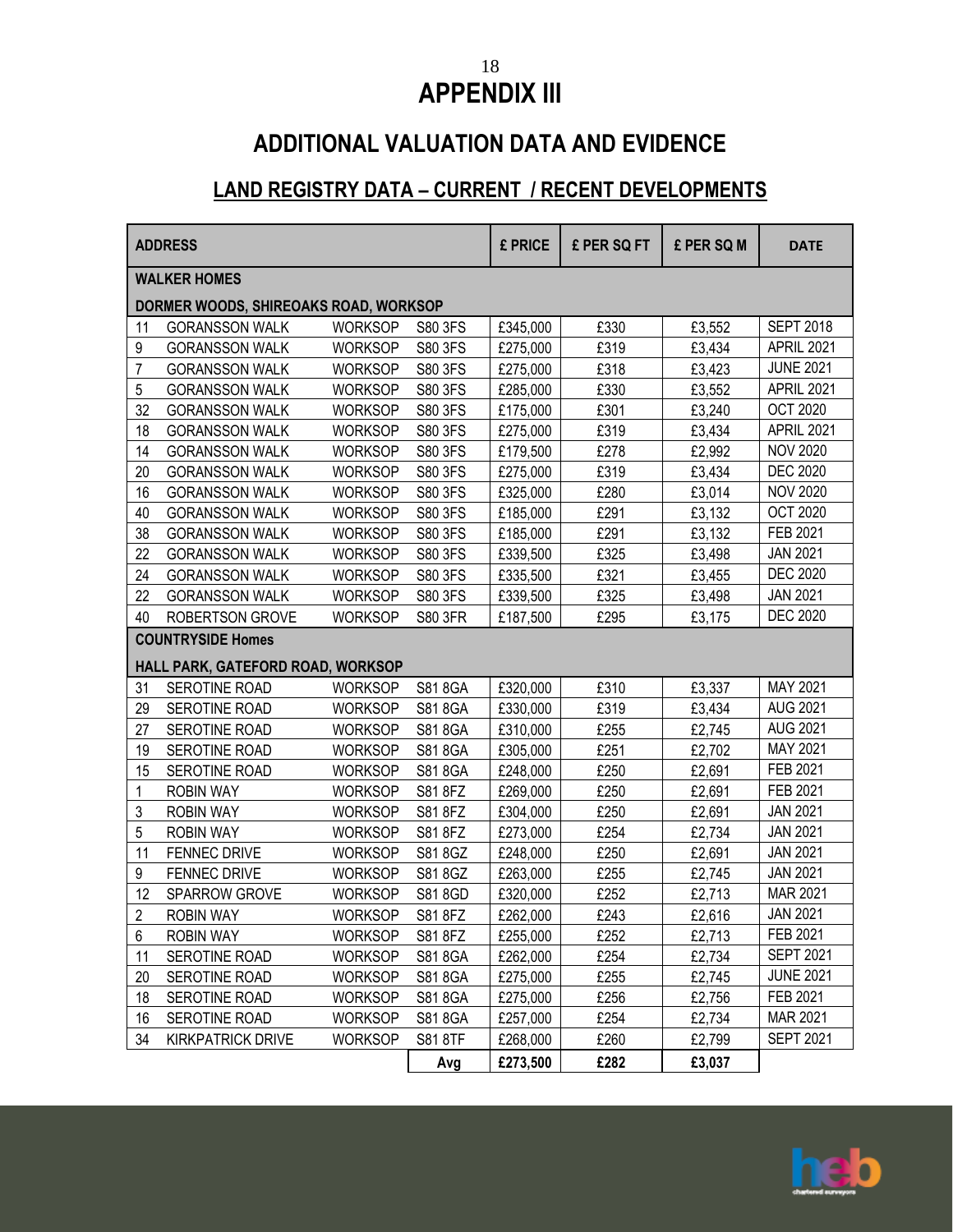# **BASSETLAW - NEW HOME DEVELOPMENTS CURRENTLY MARKETED**

| <b>Development</b>          | <b>Builder</b>         | Price Range £ / Sq M* | <b>CURRENT (2019)</b><br><b>Comments</b>                                                                                                 |
|-----------------------------|------------------------|-----------------------|------------------------------------------------------------------------------------------------------------------------------------------|
| Gateford Park, Worksop      | Barratt / DWH          | £2,365 - £3,000       | Limited availability.<br>Prices confirmed by DWH / Barratt (schedule below).<br>HEB tone for study area confirmed as appropriate.        |
| Lancaster Gardens, Harworth | Barratt / DWH          | £2,780 - £3,000       | Typically £2,800.                                                                                                                        |
| The Edge, Worksop           | Rippon                 | £2,600 $-$ £2,800     | Figures confirmed by Rippon Homes (schedule below)                                                                                       |
| Trinity Fields, Retford     | <b>Avant Homes</b>     | £2,550 - £2,700       |                                                                                                                                          |
| Hoddings Meadow, Worksop    | Keepmoat               | £2,800 - £3,000       | Limited availability                                                                                                                     |
| Osprey View, Worksop        | Keepmoat               | £2,545 - £3,000       |                                                                                                                                          |
| The Grange, Shireoaks       | <b>Harron Homes</b>    | £2,670 - £2,960       | Harron Homes confirm figures - indicative plot sales info below.<br>"Strong market - no discounts or incentives offered"                 |
| The Brambles, Retford       | Harron Homes           | £2,845 - £3,000       | Harron Homes confirm figures - indicative plot sales info below                                                                          |
| Treswell Gardens, Retford   | Linden                 | £2,421 - 2,758        | HEB "tone" confirmed as appropriate.                                                                                                     |
| Longholme Park, Retford     | <b>Bellway</b>         | £2,535 - £2,600       | Bellway confirm typical price - often higher for small units. Report<br>values "fair". "Significant growth in Bassetlaw in last 2 years" |
| Hall Park, Worksop          | Countryside            | £3,000 - £3,200       | Based on current quoting. Land Reg data listed above                                                                                     |
| Gateford Park, Worksop      | Jones Homes            | £2,500 - £2,575       | Limited availability                                                                                                                     |
| Tuxford                     | Inside Land            |                       | Site acquired in study area<br>Bassetlaw range as reported "reasonable".                                                                 |
|                             | Minster Property Group | $=$                   | Nothing current but confirm report values as reasonable.                                                                                 |
|                             | Peter James Homes      |                       | Nothing current but confirm report values as reasonable.                                                                                 |

**\*** *Price per sq m is after adjustment for detached garages where appropriate*

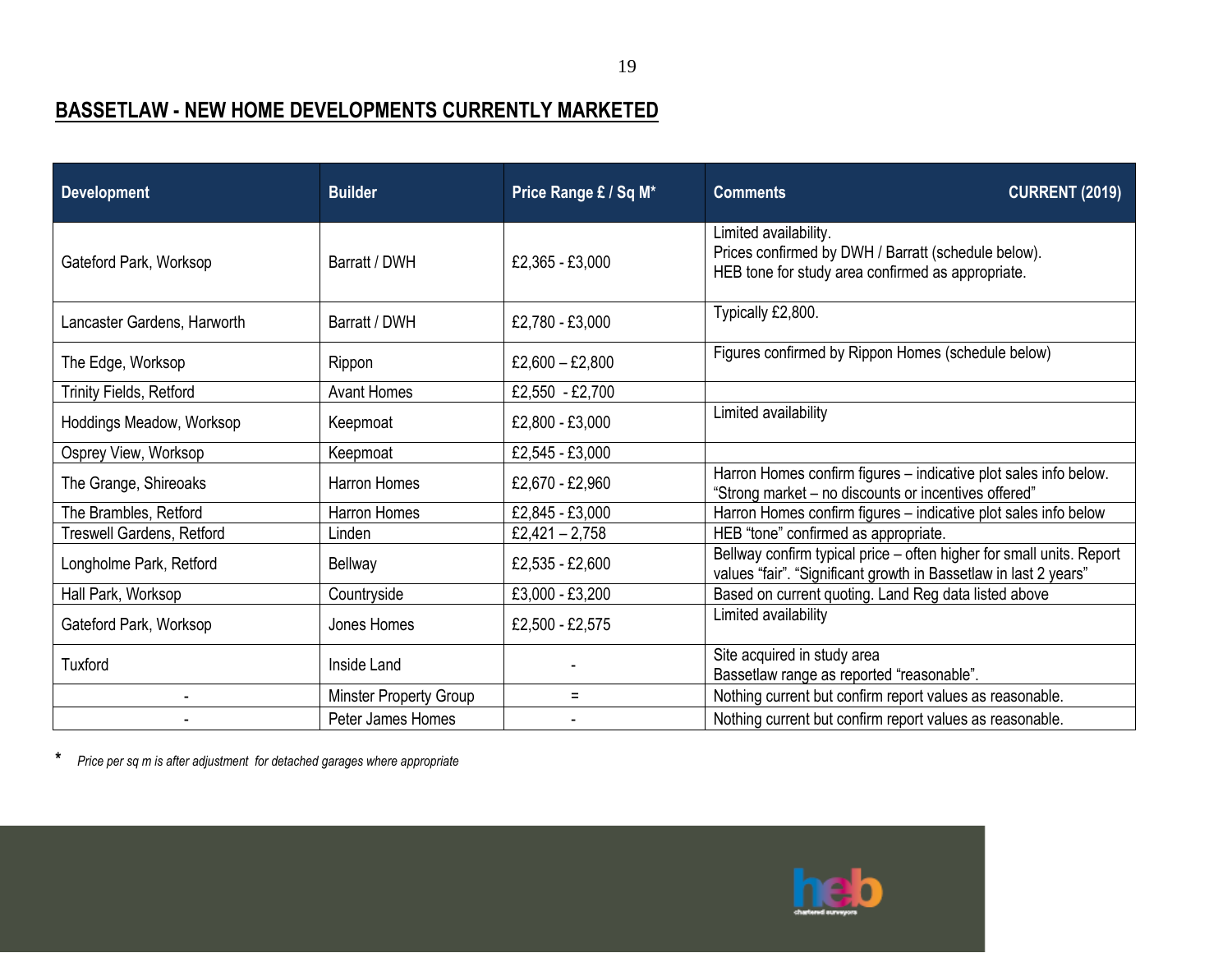# **RIPPON HOMES - CONFIRMED DATA - THE EDGE, WORKSOP**

|                  | <b>PLOT</b>      | <b>SQFT</b> | <b>NET SALE PRICE</b> | <b>DATE</b> | £ PER SQ FT | £ PER SQ M |
|------------------|------------------|-------------|-----------------------|-------------|-------------|------------|
| P <sub>18</sub>  | <b>KINGSTON</b>  | 1178        | 282,000               | 19/11/2021  | 239         | 2,577      |
| P <sub>19</sub>  | <b>WINDSOR</b>   | 1261        | 308,000               | 22/11/2021  | 244         | 2,629      |
| P <sub>20</sub>  | <b>KEMPSEY</b>   | 1090        | 270,115               | 23/01/2022  | 248         | 2,668      |
| P21              | <b>FOXTON</b>    | 928         | 241,995               | 05/12/2021  | 261         | 2,807      |
| P <sub>22</sub>  | <b>CRANMORE</b>  | 976         | 250,500               | 21/11/2021  | 257         | 2,763      |
| P <sub>23</sub>  | <b>CRANMORE</b>  | 976         | 251,000               | 28/11/2021  | 257         | 2,768      |
| P24              | <b>BAKEWELL</b>  | 894         | 228,500               | 30/01/2022  | 256         | 2,751      |
| P <sub>25</sub>  | <b>FOXTON</b>    | 928         | 243,832               | 14/03/2022  | 263         | 2,828      |
| P <sub>26</sub>  | <b>BAKEWELL</b>  | 894         | 234,500               | 16/01/2022  | 262         | 2,824      |
| P <sub>27</sub>  | <b>PENNYMORE</b> | 821         | 211,500               | 17/04/2022  | 258         | 2,773      |
| P <sub>28</sub>  | <b>PENNYMORE</b> | 821         | 199,950               |             | 244         | 2,622      |
| P <sub>29</sub>  | <b>CRANMORE</b>  | 976         | 249,950               |             | 256         | 2,757      |
| P30              | <b>ARLINGTON</b> | 1204        | 290,000               |             | 241         | 2,593      |
| P31              | <b>ARLINGTON</b> | 1204        | 298,000               | 10/04/2022  | 248         | 2,664      |
| P32              | <b>KEMPSEY</b>   | 1090        | 279,000               | 10/04/2022  | 256         | 2,755      |
| P39              | <b>BAKEWELL</b>  | 781         | 156,000               |             | 200         | 2,150      |
| P40              | <b>CRANMORE</b>  | 976         | 249,950               |             | 256         | 2,757      |
| P41              | <b>BAKEWELL</b>  | 894         | 249,950               | 04/04/2022  | 280         | 3,010      |
| P42              | <b>LOXLEY</b>    | 749         | 194,950               |             | 260         | 2,802      |
| P43              | <b>LOXLEY</b>    | 749         | 194,950               |             | 260         | 2,802      |
| P44              | <b>LOXLEY</b>    | 749         | 194,950               |             | 260         | 2,802      |
| P45              | <b>LOXLEY</b>    | 749         | 194,950               |             | 260         | 2,802      |
| P46              | <b>PENNYMORE</b> | 821         | 210,950               |             | 257         | 2,766      |
| P47              | <b>PENNYMORE</b> | 821         | 210,950               |             | 257         | 2,766      |
| P48              | <b>PENNYMORE</b> | 821         | 210,950               |             | 257         | 2,766      |
| P49              | <b>PENNYMORE</b> | 821         | 210,950               |             | 257         | 2,766      |
| P <sub>50</sub>  | <b>ROMSEY</b>    | 888         | 219,950               |             | 248         | 2,666      |
| P <sub>152</sub> | <b>WINDSOR</b>   | 1261        | 321,949               | 17/03/2022  | 255         | 2,748      |
| P <sub>153</sub> | <b>ARLINGTON</b> | 1204        | 291,000               |             | 242         | 2,602      |
| P154             | <b>ARLINGTON</b> | 1204        | 293,185               | 06/02/2022  | 244         | 2,621      |
| P <sub>155</sub> | <b>WOODFORD</b>  | 1109        | 274,334               | 11/12/2021  | 247         | 2,663      |
| P156             | <b>KINGSTON</b>  | 1178        | 290,205               | 23/11/2021  | 246         | 2,652      |
| P <sub>157</sub> | <b>KEMPSEY</b>   | 1090        | 267,595               | 23/11/2021  | 246         | 2,643      |
| P158             | <b>WOODFRORD</b> | 1109        | 275,148               | 10/01/2021  | 248         | 2,671      |

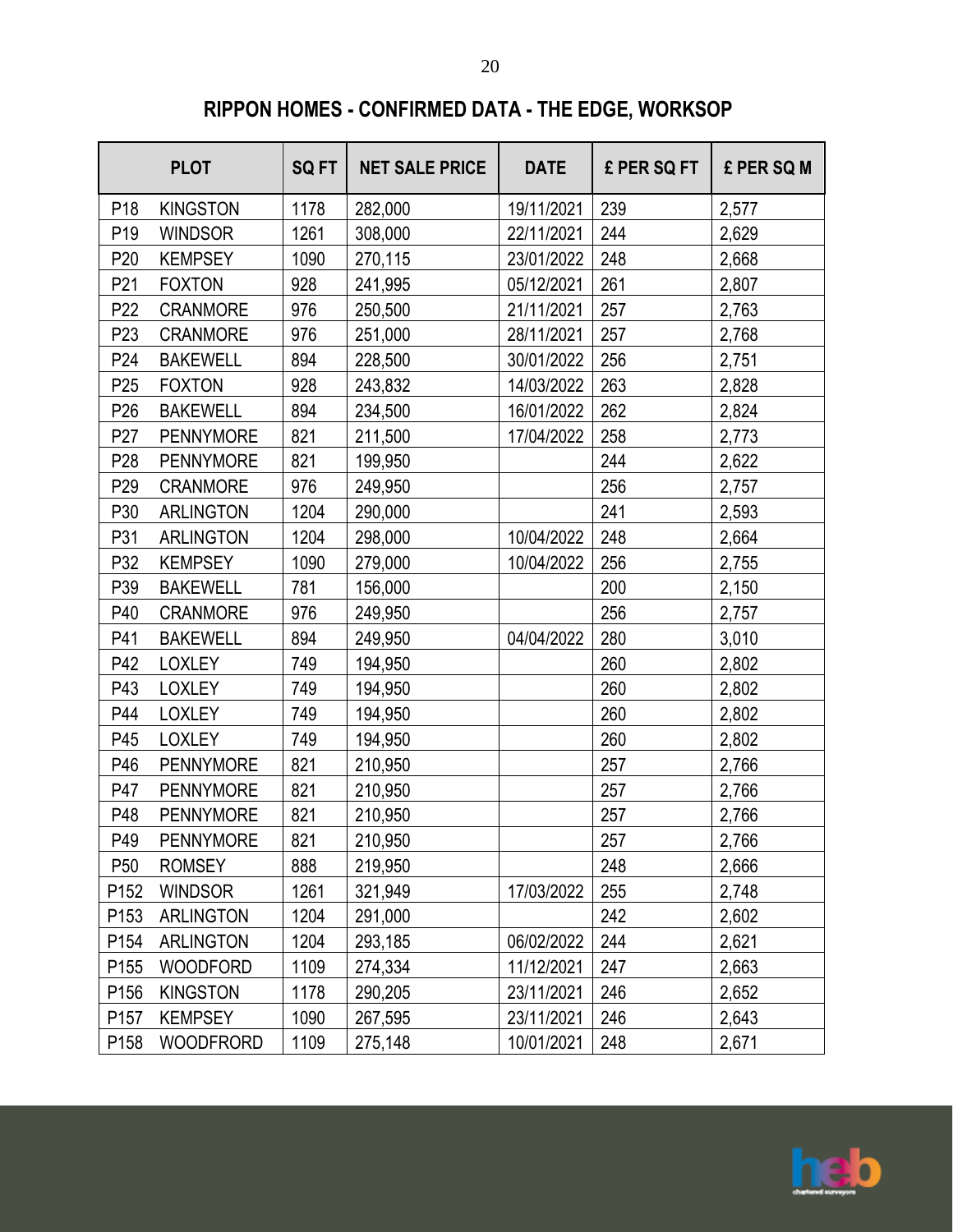# **BARRATT / DWH - CONFIRMED DATA - GATEFORD PARK, WORKSOP**

| <b>PLOT No</b> | £ PRICE (NET) | £ PER SQ FT | £ PER SQ M | <b>DATE</b>      |
|----------------|---------------|-------------|------------|------------------|
| 4              | 349,995       | 218         | 2,347      | Sept 2022        |
| $\overline{5}$ | 269,995       | 258         | 2,777      | Mar 2022         |
| $6\phantom{a}$ | 229,995       | 254         | 2,734      | April 2022       |
| $\overline{7}$ | 312,995       | 248         | 2,670      | May 2022         |
| 8              | 222,995       | 211         | 2,271      | May 2022         |
| 9              | 228,995       | 214         | 2,304      | <b>June 2022</b> |
| 11             | 354,995       | 217         | 2,336      | Sept 2022        |
| 13             | 232,995       | 275         | 2,960      | <b>June 2022</b> |
| 14             | 271,995       | 260         | 2,799      | <b>June 2022</b> |
| 15             | 236,995       | 279         | 3,003      | <b>June 2022</b> |
| 16             | 359,995       | 232         | 2,497      | <b>July 2022</b> |
| 17             | 225,995       | 246         | 2,648      | Aug 2022         |
| 18             | 160,000       | 278         | 2,992      | Sept 2022        |
| 19             | 268,995       | 284         | 3,057      | Oct 2022         |
| 20             | 322,995       | 256         | 2,756      | Aug 2022         |
| 21             | 280,995       | 269         | 2,896      | Oct 2022         |
| 22             | 331,995       | 250         | 2,691      | Nov 2022         |
| 23             | 331,995       | 263         | 2,831      | Sale Agreed      |
| 24             | 261,900       | 273         | 2,939      | Sale Agreed      |
| 25             | 256,995       | 228         | 2,454      | Sale Agreed      |
| 26             | 240,995       | 216         | 2,325      | Sale Agreed      |
| 27             | 244,995       | 229         | 2,465      | Sale Agreed      |
| 28             | 237,995       | 222         | 2,390      | Dec 2022         |
| 29             | 229,995       | 222         | 2,390      | Dec 2022         |
| 30             | 231,995       | 214         | 2,304      | Dec 2022         |
| 31             | 231,995       | 217         | 2,336      | Dec 2022         |
| 32             | 269,995       | 263         | 2,831      | May 2022         |
| 33             | 270,995       | 263         | 2,831      | April 2022       |
| 34             | 209,995       | 197         | 2,121      | April 2022       |
| 35             | 209,995       | 199         | 2,142      | April 2022       |
| 36             | 234,995       | 202         | 2,174      | April 2022       |
| 37             | 224,995       | 189         | 2,034      | Mar 2022         |
| 38             | 244,995       | 272         | 2,928      | Nov 2022         |

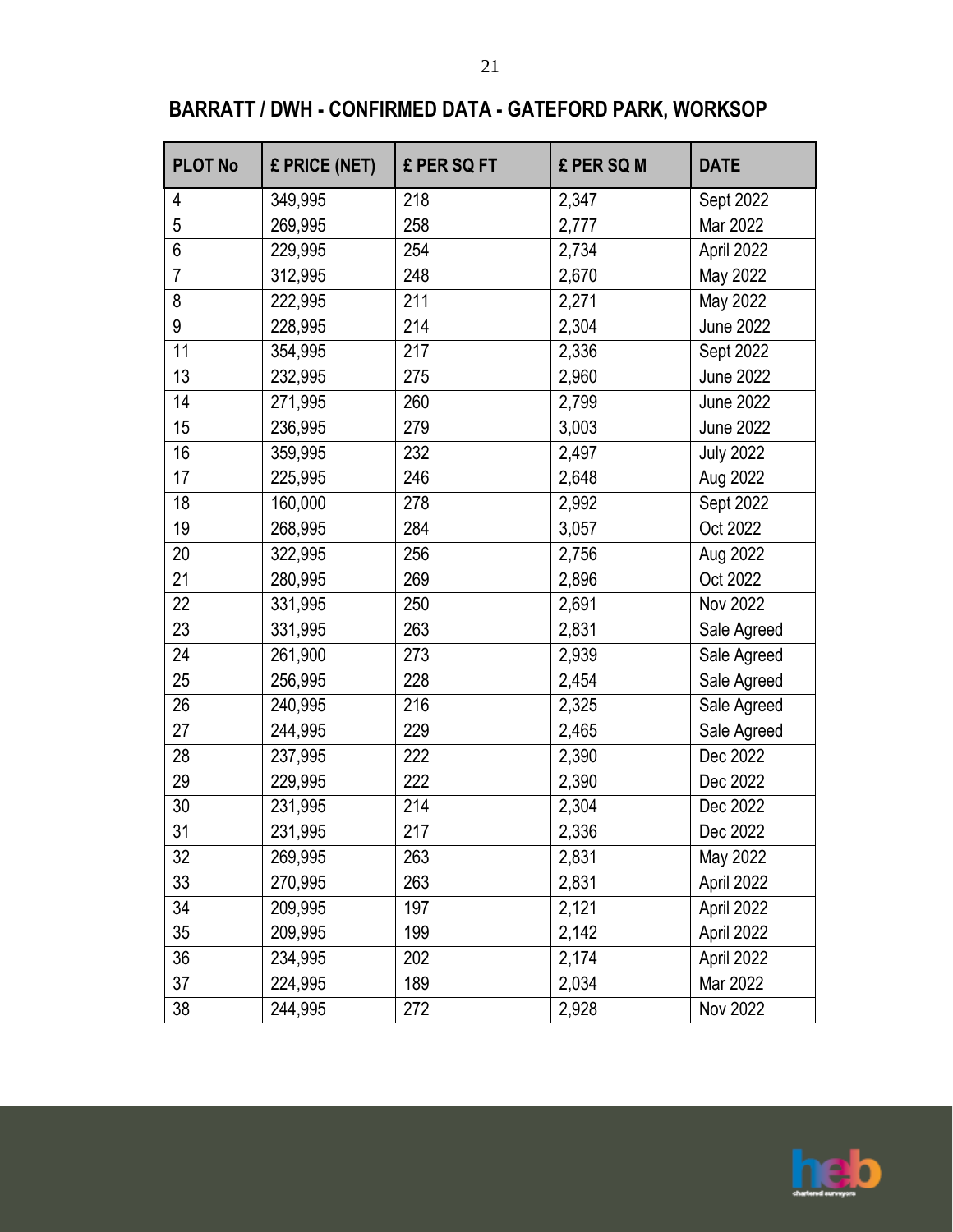| <b>PLOT No</b> | £ PRICE (NET) | £ PER SQ FT | £ PER SQ M | <b>DATE</b> |
|----------------|---------------|-------------|------------|-------------|
| 39             | 249,995       | 209         | 2,250      | Nov 2022    |
| 40             | 249,995       | 214         | 2,304      | Nov 2022    |
| 41             | 251,995       | 232         | 2,497      | Sale Agreed |
| 42             | 254,995       | 235         | 2,530      | Sale Agreed |
| 43             | 277,995       | 265         | 2,853      | Sale Agreed |
| 44             | 280,995       | 262         | 2,820      | Sale Agreed |
| 45             | 329,995       | 258         | 2,777      | Sale Agreed |
| 46             | 334,995       | 266         | 2,863      | Sale Agreed |
| 47             | 241,995       | 231         | 2,487      | Sale Agreed |
| 48             | 237,995       | 223         | 2,400      | Sale Agreed |
| 49             | 266,995       | 253         | 2,723      | Sale Agreed |
| 50             | 276,995       | 250         | 2,691      | Sale Agreed |
| 51             | 279,995       | 254         | 2,734      | Sale Agreed |
| 64             | 254,995       | 281         | 3,025      | Sale Agreed |
| 67             | 181,995       | 278         | 2,992      | Sale Agreed |
| 68             | 179,995       | 289         | 3,111      | Sale Agreed |
| 69             | 179,995       | 289         | 3,111      | Sale Agreed |
| 70             | 179,995       | 288         | 3,100      | Sale Agreed |
| 71             | 173,995       | 279         | 3,003      | Sale Agreed |
| 72             | 254,995       | 226         | 2,433      | Sale Agreed |
| 73             | 259,995       | 230         | 2,476      | Sale Agreed |
| 74             | 176,995       | 270         | 2,906      | Sale Agreed |
| 75             | 166,995       | 265         | 2,853      | Sale Agreed |
| 76             | 169,995       | 259         | 2,788      | Sale Agreed |
| 77             | 339,995       | 258         | 2,777      | Sale Agreed |
| 78             | 254,995       | 294         | 3,165      | Sale Agreed |
| 79             | 234,995       | 270         | 2,906      | Sale Agreed |
| 80             | 166,995       | 268         | 2,885      | Sale Agreed |
| 81             | 213,995       | 270         | 2,906      | Sale Agreed |
| 82             | 218,995       | 266         | 2,863      | Sale Agreed |
| 97             | 239,995       | 244         | 2,626      | Sale Agreed |
| 98             | 249,995       | 222         | 2,390      | Sale Agreed |
| 99             | 309,995       | 258         | 2,777      | Sale Agreed |
| 102            | 326,995       | 256         | 2,756      |             |
| 103            | 271,995       | 258         | 2,777      |             |